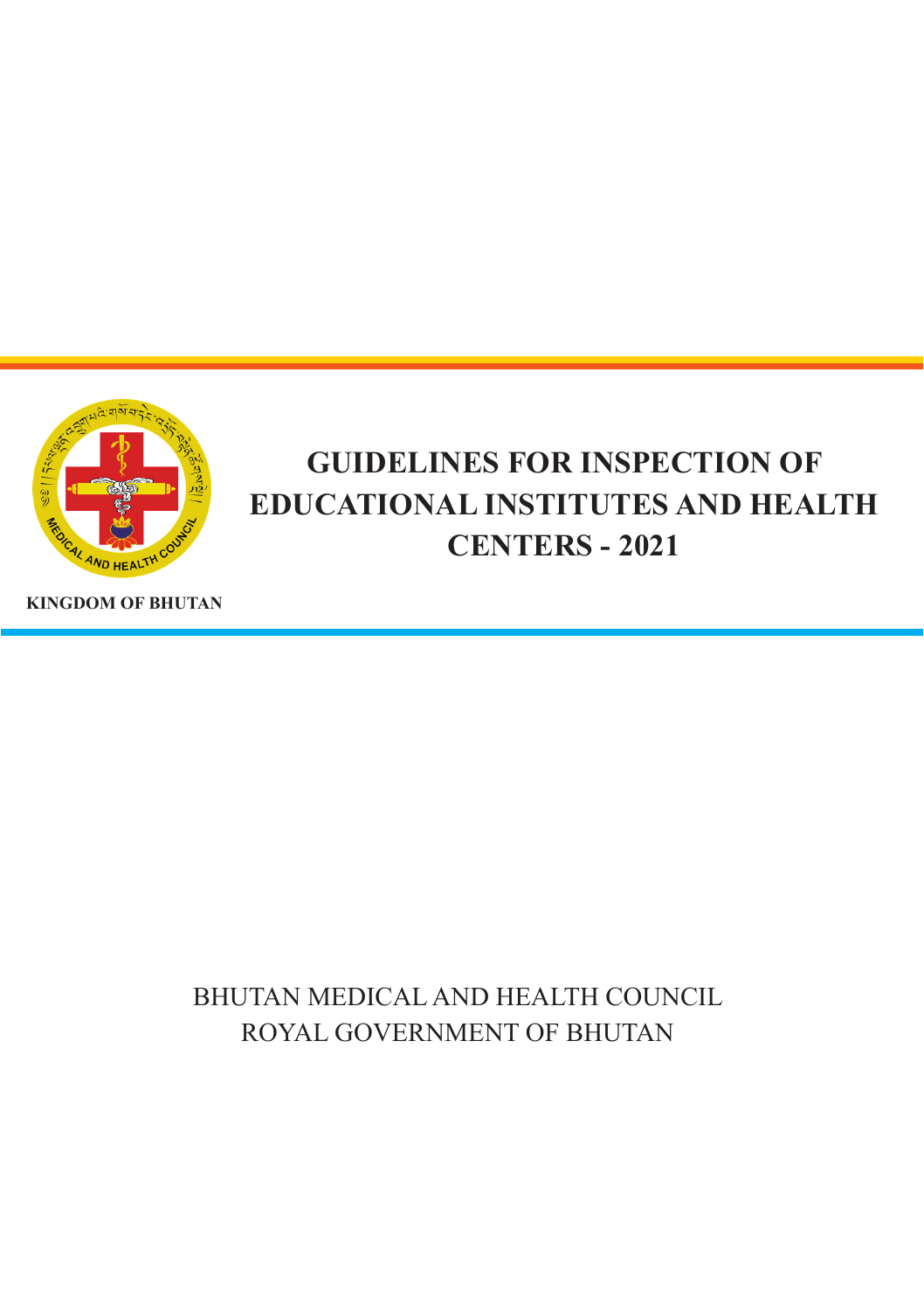# **GUIDELINES FOR INSPECTION OF EDUCATIONAL INSTITUTES AND HEALTH CENTERS**



**KINGDOM OF BHUTAN** 

Bhutan Medical and Health Council Royal Government of Bhutan

*Guidelines for Inspection of Educational Institutes and Health Centres* **1**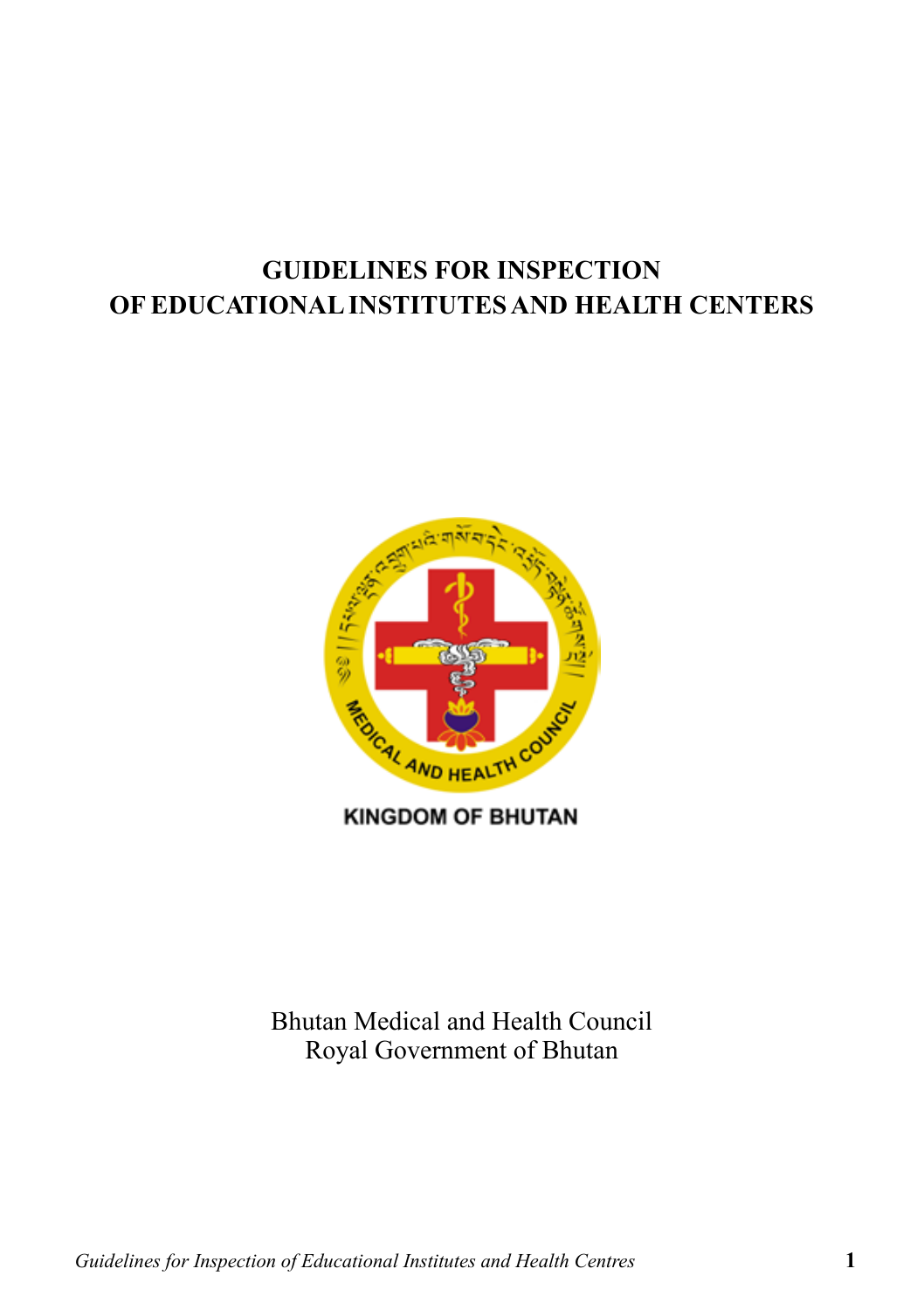©2021 Bhutan Medical and Health Council Government Autonomous Body Tel: -97-2-331102 www.bmhc.gov.bt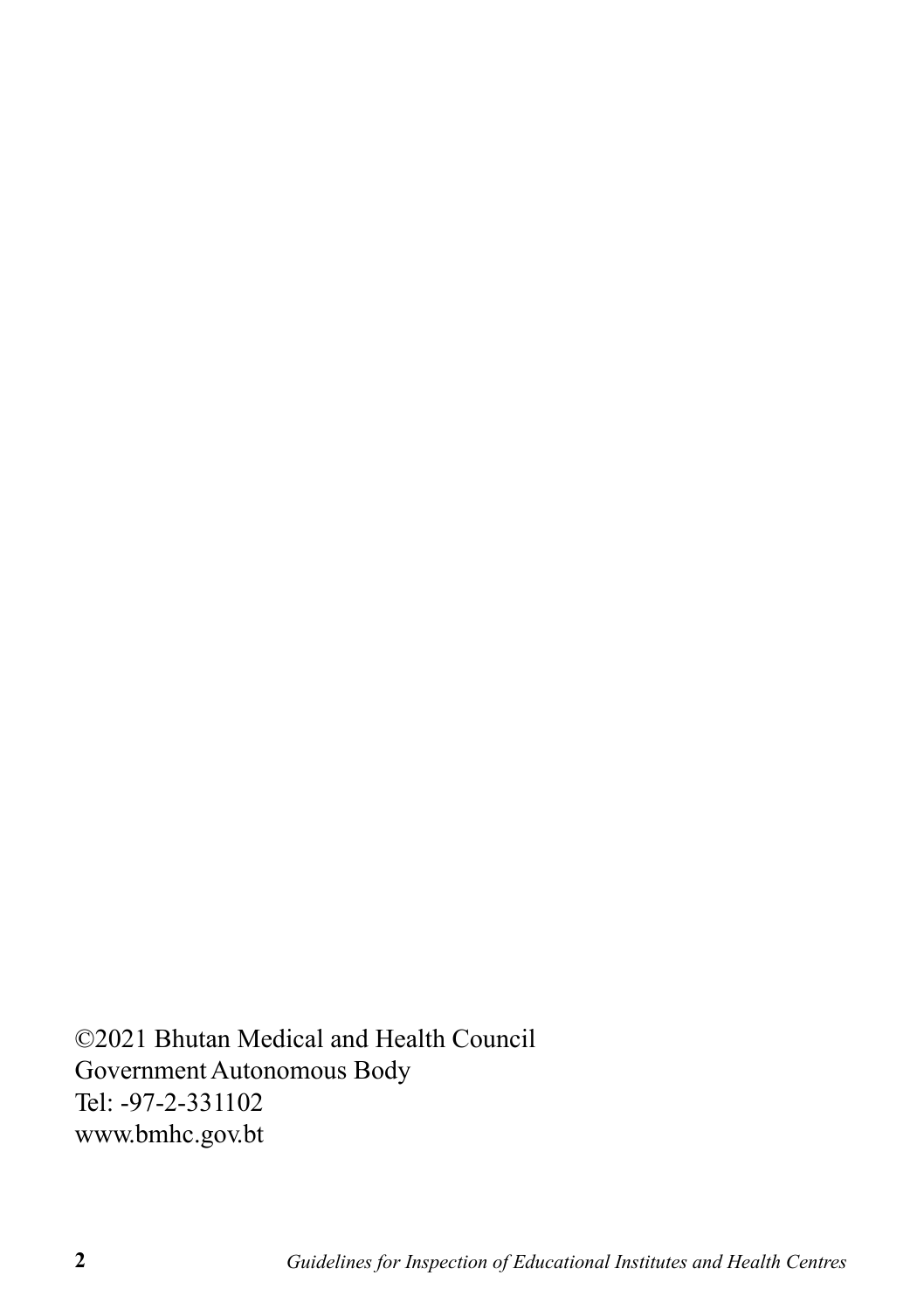# **Table of Contents**

| <b>Background</b>                                    | 5              |
|------------------------------------------------------|----------------|
| <b>Scope and Application</b>                         | 5              |
| <b>Definitions</b>                                   | 6              |
| <b>General Principles</b>                            | 6              |
| <b>Categories of Inspection</b>                      | $\overline{7}$ |
| <b>Inspection Team</b>                               | 8              |
| Code of Conduct and Etiquette of the Inspection Team | 9              |
| <b>Frequency and Duration of Inspection</b>          | 9              |
| <b>Process Flow</b>                                  | 10             |
| <b>Procedure of Inspection</b>                       | 10             |
| <b>Search Warrant</b>                                | 12             |
| <b>Documentation and Record keeping</b>              | 12             |
| <b>References</b>                                    | 13             |
| <b>Annexures</b>                                     | 13             |
| <b>Tables</b>                                        | 13             |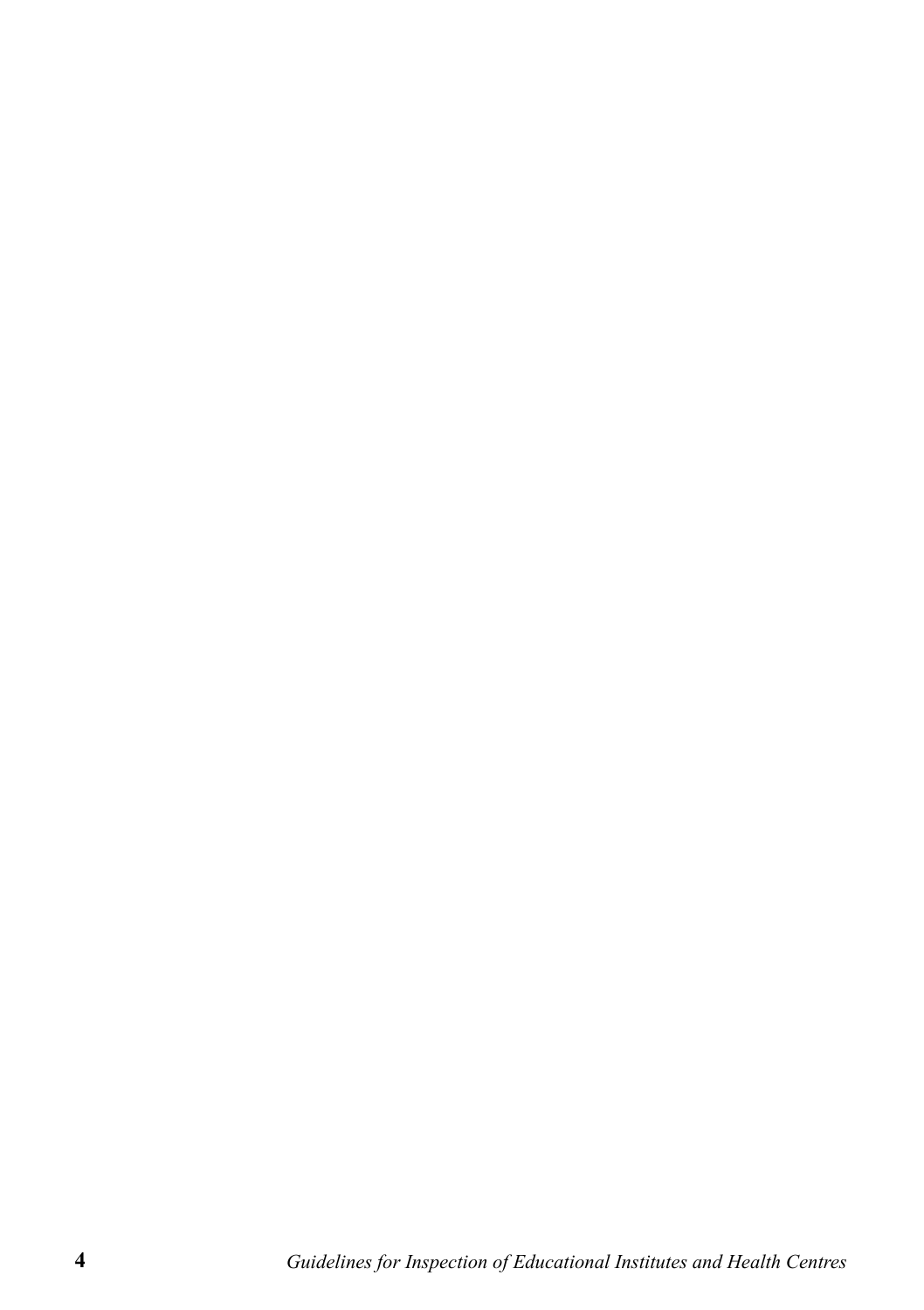## **1. Background**

The Bhutan Medical & Health Council (Council) is an autonomous government body which is empowered by the Bhutan Medical and Health Council Act 2002 to regulate the medical and health professionals and related matters. With the objective of strengthening public health safety, the Council is mandated to regulate the quality of education, training and practice of medical and health professionals which entails periodic monitoring of the institutes and health facilities.

Inspections are very useful to improve the quality of systems and services. There can be a lot of interaction and sharing of information between the inspectors and the employees of the organization during and after the inspections. The reports of the inspectors can be useful tools to understand the gaps in the system for corrective actions. Under Section (2) of Chapter III and Section (h) of Chapter VI the Act, the Council is empowered to frame rules, regulations and procedures as may be necessary from time to time. In addition, the Council is also empowered to appoint inspectors and advisors for submission of reports to the Council.

Challenges have been faced by officials in the planning, conduct and reporting of inspections due to lack of defined procedures. These guidelines define the processes of how the inspection is to be carried out in the educational and training institutes and the health facilities. The guidelines will be used as a guide by all the officials involved in the inspection of the educational, training institutes premises as well as places of practice in the healthcare centers (both public and private).

The main objective of the guidelines is to promote clarity, transparency and uniformity in the process of inspection, reporting, record keeping and follow-up actions.

# **2. Scope and Application**

This guideline is applicable to:

- 2.1 Inspection of medical and health education and training institutes; and
- 2.2 Inspection of public and private health centers.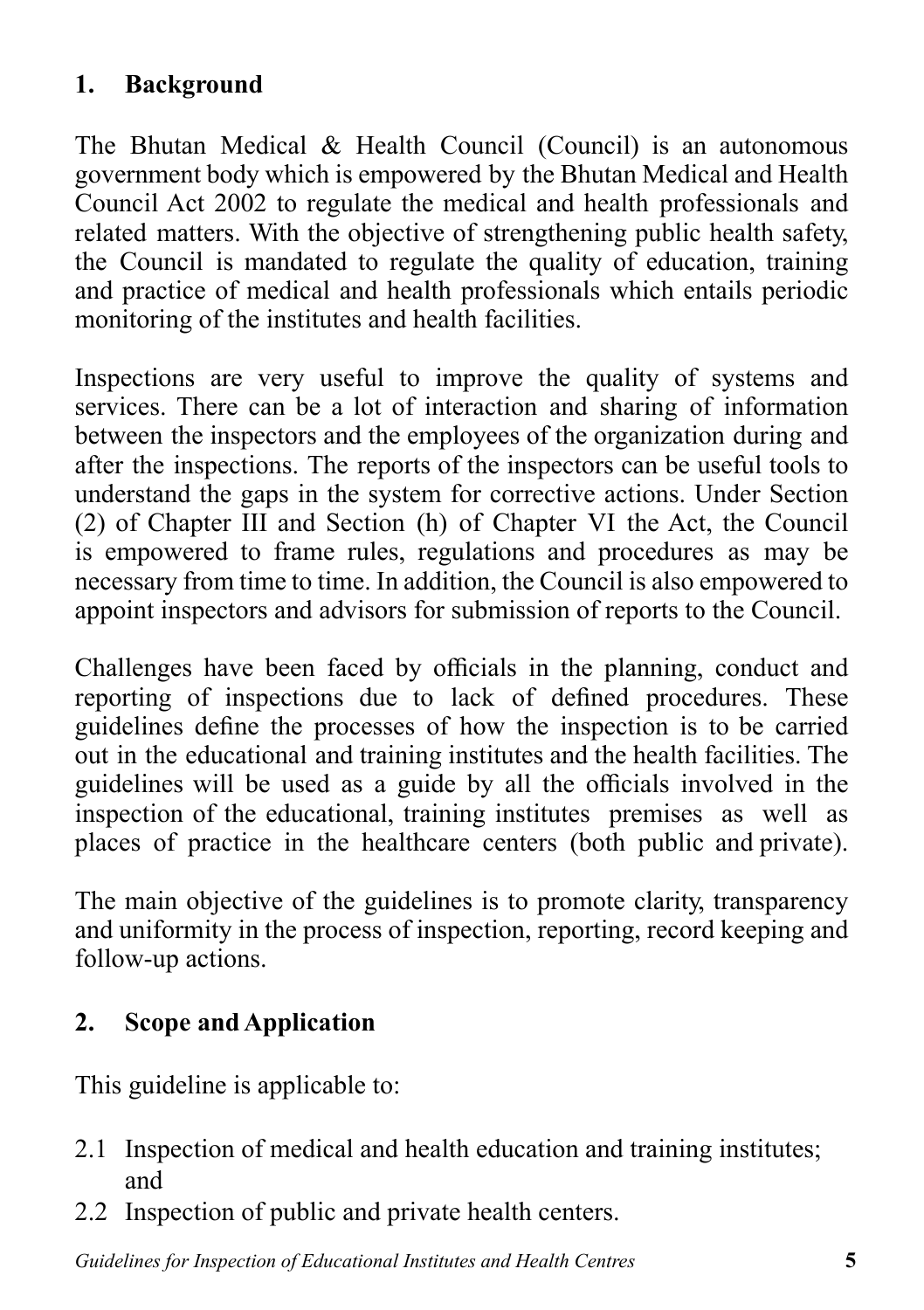# **3. Definitions**

- 3.1 **Act:** It refers to the Medical and Health Council Act 2002, Kingdom of Bhutan.
- 3.2 **Inspection:** It refers to the process of visiting the premises (education institutes and healthcare facilities) for systematic collection of information, critical examination and evaluation of written evidence and observations. Inspections involve a visit to premises where the medical and health professionals are educated, trained or practiced usually to gather evidence to verify compliance to various rules, regulations, Standard Operating Procedures (SOP), guidelines, code of conduct etc. Inspection can involve evaluation of documents, interrogation, observation and measurements.
- 3.3 **Institution:** It refers to a private or public facility where health and medical professionals are trained.
- 3.4 **Inspector:** It refers to a qualified person who is appointed by the Council and is capable of rendering advice or recommendations to the Council with regards to specific terms of reference, such as monitoring and evaluation of health centers and institutes to assess for compliance with regulatory requirements.
- 3.5 **Health Center:** It refers to a public or private health facility where preventive, diagnostic, curative, rehabilitative health services are provided by registered medical and health professionals.
- 3.6 **Special Inspection:** It refers to inspection to investigate a complaint from public or health professionals as a result of some incidents, which can be ad-hoc.

## **4. General Principles**

- 4.1 Reach our own judgements based on evidence after listening carefully to the views of users and service providers;
- 4.2 Focus on raising standards, stimulating improvement and supporting the delivery of objectives and expected outcomes;
- 4.3 Conduct inspection in an impartial and professional manner to foster a high degree of accountability and confidence in our system;
- 4.4 Establish clear standards and criteria against which institutes/health centers can be inspected;
- 4.5 Evaluate objectively, test assumptions, check the evidences and build up a picture of provision before drawing conclusions; and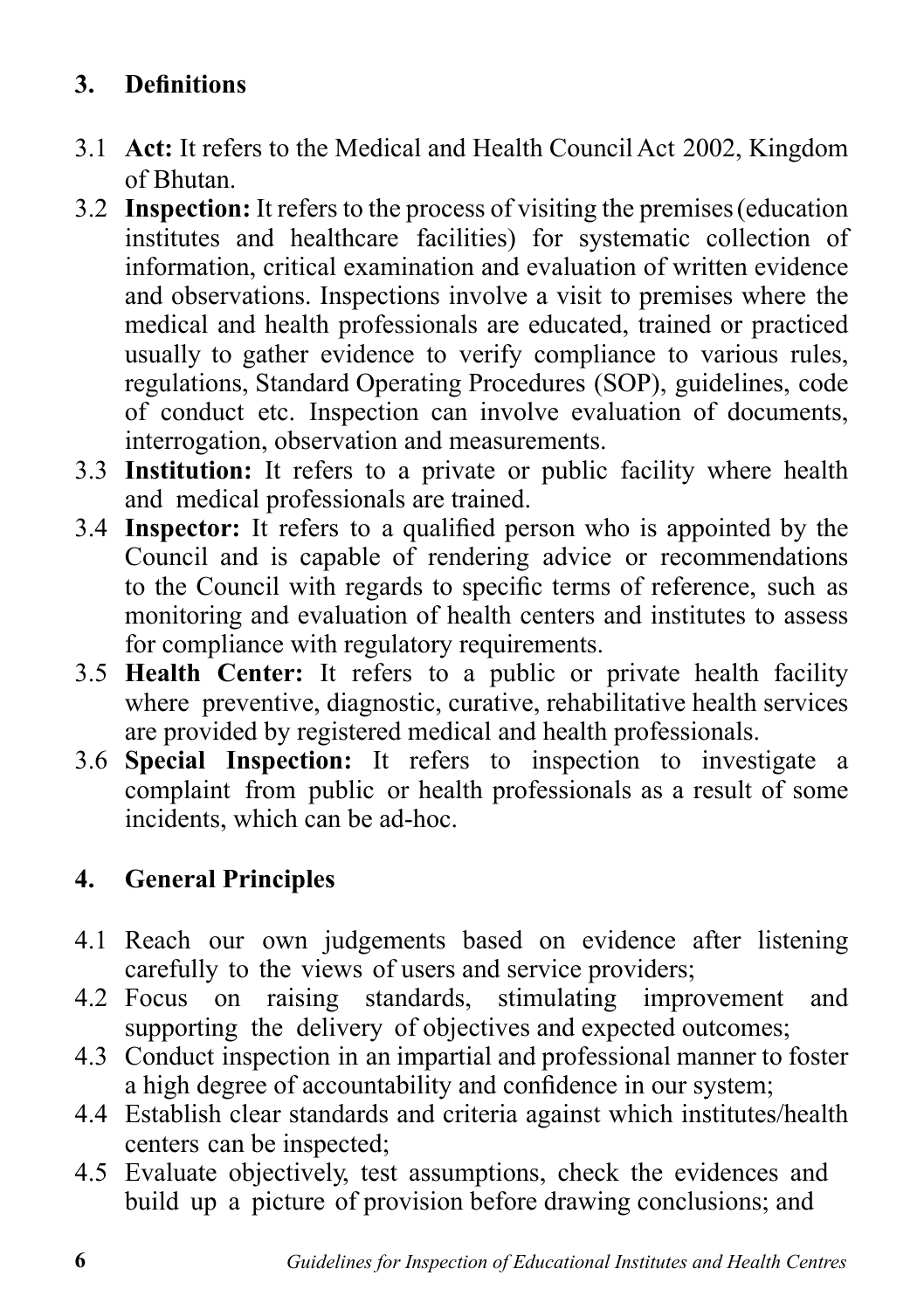4.6 Ensure that staff in institutes/health centers are aware of our regulations and complaints handling procedures.

#### **5. Categories of Inspection**

The following are the different categories of inspections covered in these guidelines:

### **5.1 Inspection for Technical Approval for Registration**

This inspection is initiated upon receipt of an application for the new establishment or expansion of existing institute for training and education of medical and health professionals. This inspection is conducted to review the fulfilment and compliance to requirements as per the relevant standards prescribed by the Council.

### **5.2 Inspection for continuous/routine monitoring and evaluation**

This inspection is conducted as a part of the regular monitoring to assess the compliance to the Rules and Regulations. Routine inspection may be either announced or unannounced as deemed necessary.

## **5.3 Special Inspection**

Special inspection may be conducted in response to complaints, or requested by the concerned institute or health center to investigate the cause of the incident and identify corrective and preventive measures. This may also include inspections initiated by the Council to address specific areas of concern. Special inspection is conducted unannounced and at a short notice.

## **5.4 Follow up Inspection**

This type of inspection is conducted to assess the implementation of corrective and preventive actions that were recommended during the previous inspections. Follow up inspection may be either announced or unannounced as deemed necessary.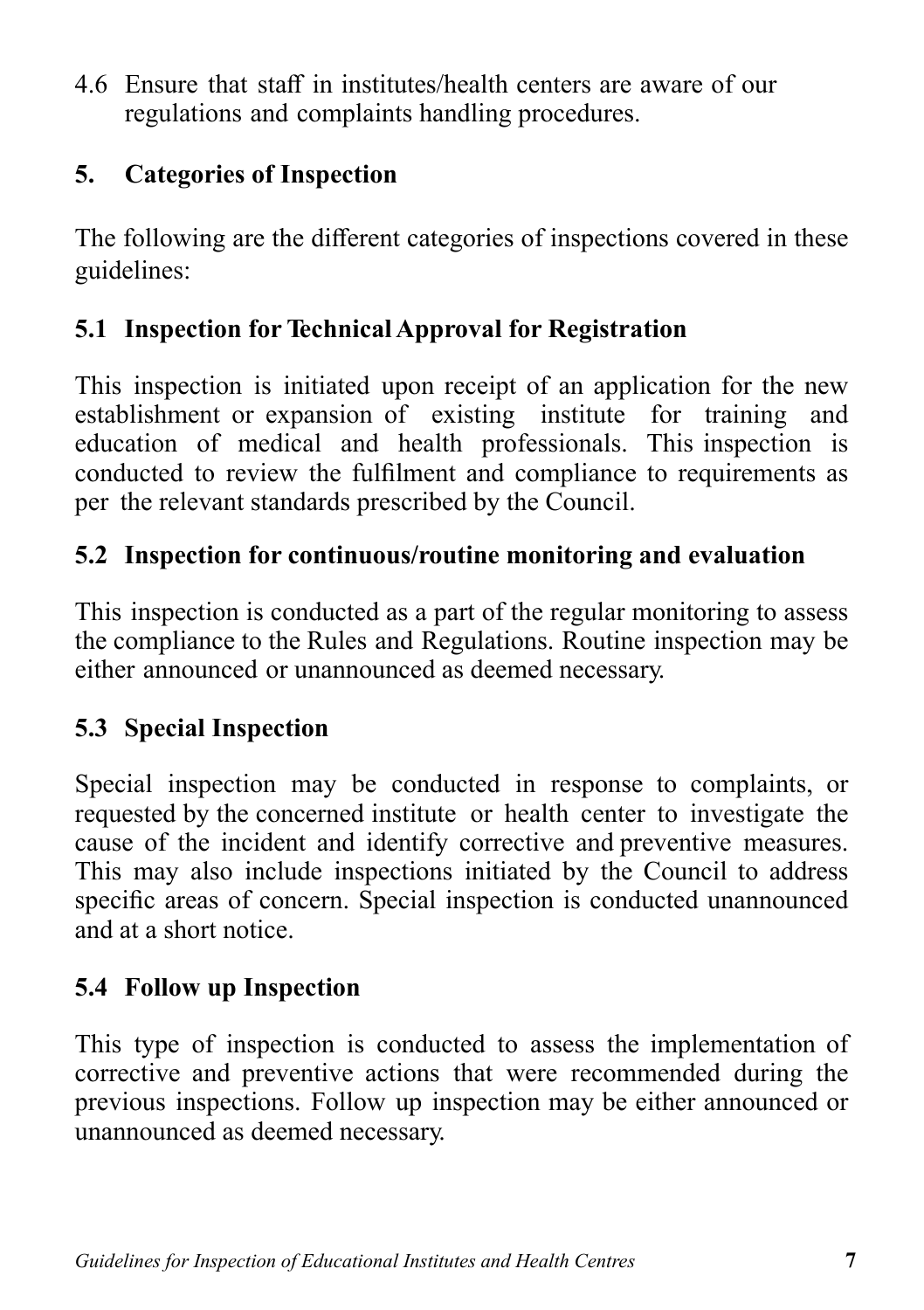#### **6. Inspection Team**

#### **6.1 Inspection Team Composition**

The inspection team may be composed of one or more officials from the Council and other relevant agencies. As and when necessary, representatives from the private sector/CSOs may be included in the team. The team members should possess adequate experience and relevant qualifications. The inspection team should have a sound grasp of their terms of reference and inspection processes. The team leader will be selected from amongst the members.

#### **6.2 Roles and Functions**

#### **6.2.1 Council Secretariat**

- Plan for inspection:
- Obtain approval for the inspection;
- Communicate to the relevant stakeholders;
- Arrange logistics and resources for the inspection;
- Brief the team leader and members; and
- Follow up post inspection.

#### **6.2.2 Inspection Team Leader**

- Lead the team during the inspection;
- Lead the meetings and discussions during the visits;
- Assign responsibilities to the team members;
- Chair and moderate the meetings;
- Build consensus and decide on the contents of the inspection report;
- Compile and submit inspection report;
- Inform Council Secretariat on any exigencies during the inspection.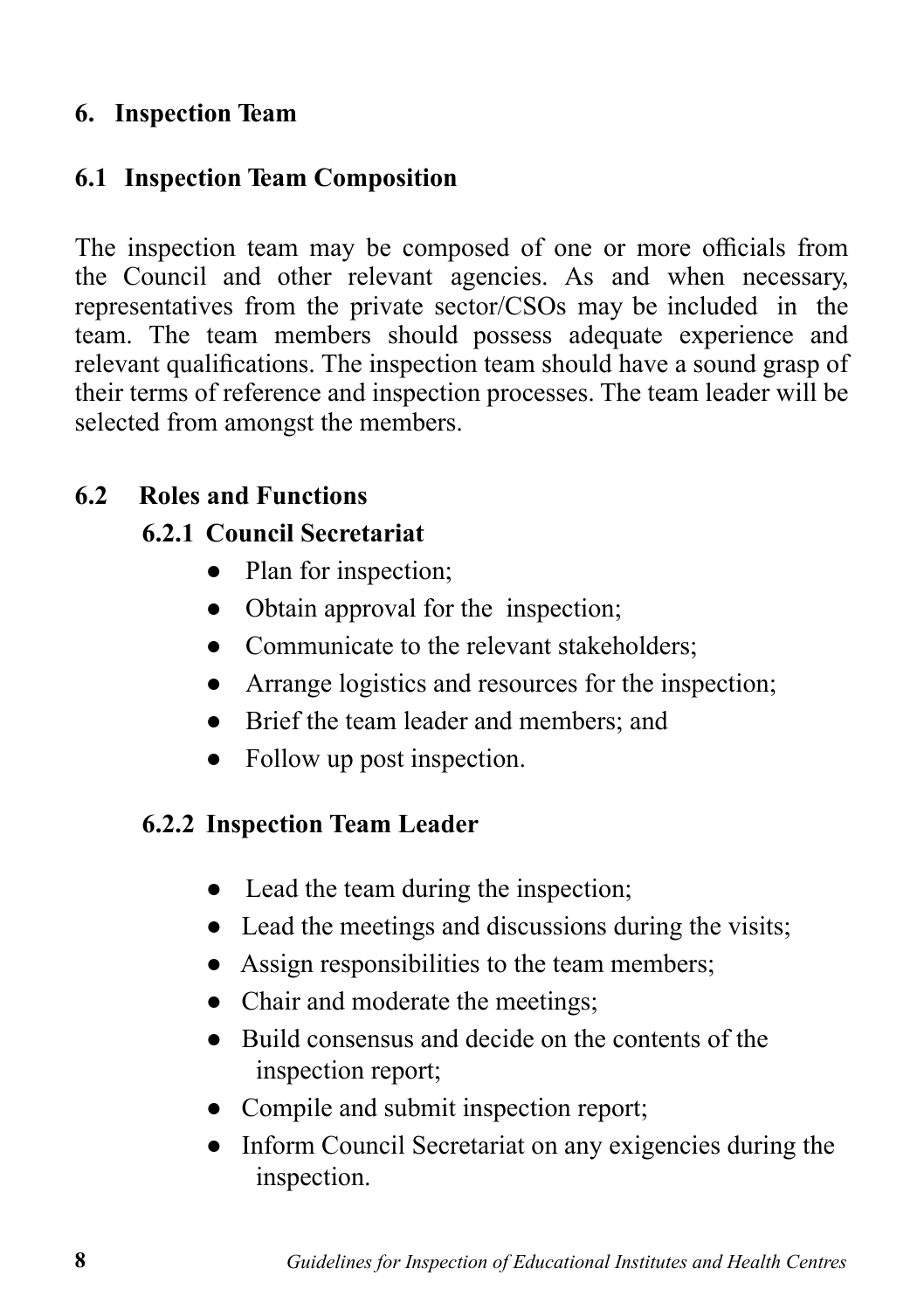# **6.2.3 Inspection Team Members**

- Follow code of conduct and ethics;
- Collect evidence and observation:
- Analyze the findings and write inspection report;
- Maintain records of the inspection and findings;
- Participate in the discussion; and
- Follow security norms and report any concerns to the team leader.

## **7. Code of Conduct and Etiquette of the Inspection Team**

- Report to the inspection venue and meetings on time;
- Present in a professional attire and behave in good social manners;
- Collect evidence as per the procedures for objective analysis;
- Conduct review and assessments in an impartial manner;
- Communicate in a cordial and professional manner;
- Maintain confidentiality of the information collected and discussed during the inspection;
- Not solicit any bribes from the management and employees; and
- Respect the rules of inspection premises.

## **8. Frequency and Duration of Inspection**

Depending on the purpose, type and area of inspection; criticality of non-compliances and availability of resources, the frequency and length of inspection may vary from one inspection type to the other. Based on these parameters the Council shall decide the frequency and length of inspection.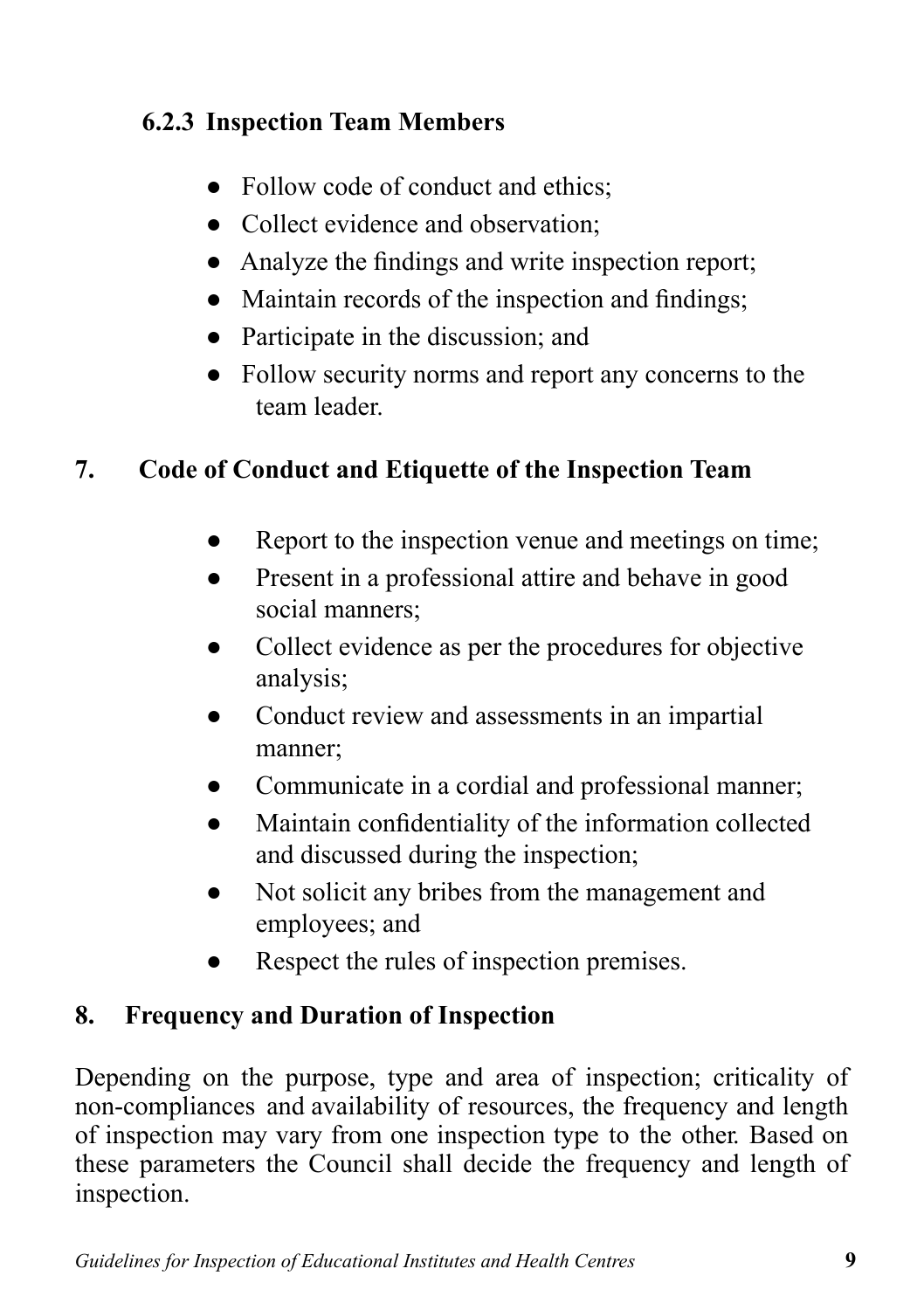The inspection period can be extended only after prior approval from the Council.

### **9. Process Flow**



**10. Procedure of Inspection**

The following steps shall be followed before, during and after the inspection.

# **10.1 Planning and Preparation for the Inspection**

Prior to the visit to the various premises for inspection, the Council shall ensure that all the necessary arrangements are made to ensure smooth implementation and conduct of the inspection. Inspection planning should consider all factors such as objective, resources, logistics, dates and area of inspection, tools, communication with the relevant stakeholders if required. Checklist for Inspection Planning (Annexure-1) should be used while planning the inspection.

# **10.2 Conducting Inspections**

The inspection team should conduct opening and closing meetings before and after the inspection. The team leader should consider the following points during the opening meeting: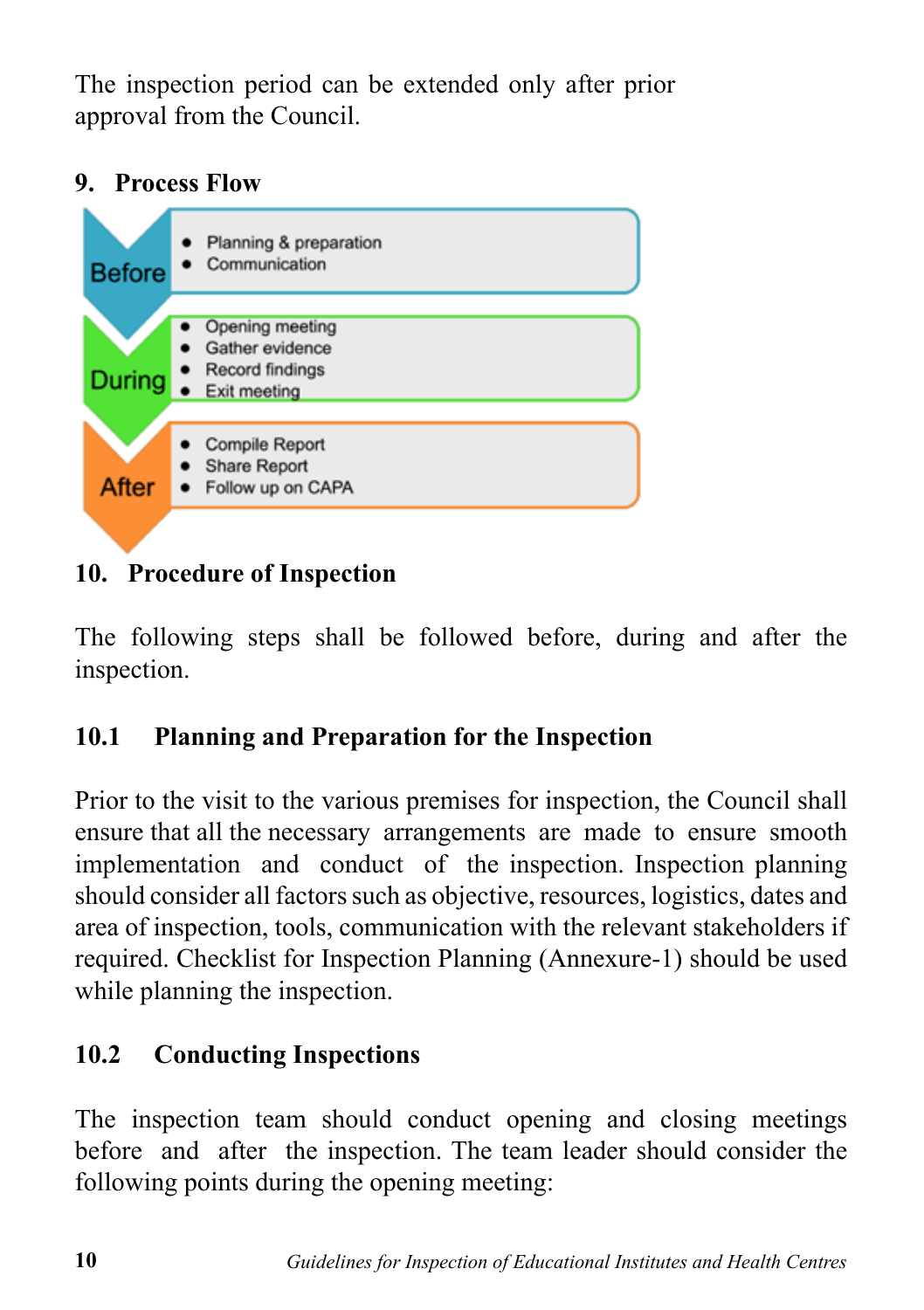- Introduce the inspection team;
- Acknowledge for cooperation;
- Explain the scope, duration, methods and process of inspection;
- Solicit support from the management; and
- Discuss and clarify any issues.

# **10.3 During the Inspection**

During the inspection, the team should gather evidences by:

- Reviewing the relevant areas (premises, equipment, documents etc.) as per checklist;
- Observing:
- Seeking clarification; and
- Taking notes and recording the findings.

While inspecting educational institutions, the team should use relevant checklist which are annexed in the standards of various educational programs. For other inspection, the team should use relevant checklist as annexed during the inspection:

- Checklist for Inspection of Private Healthcare Centers (Annexure-2)
- Checklist for Inspection of Public Healthcare Centers (Annexure-3)

*Note: For clearance/expansion of new or existing establishments, the checklist annexed in the standards of various educational programs will be followed. However, the checklist will vary with size of intake and new programs.*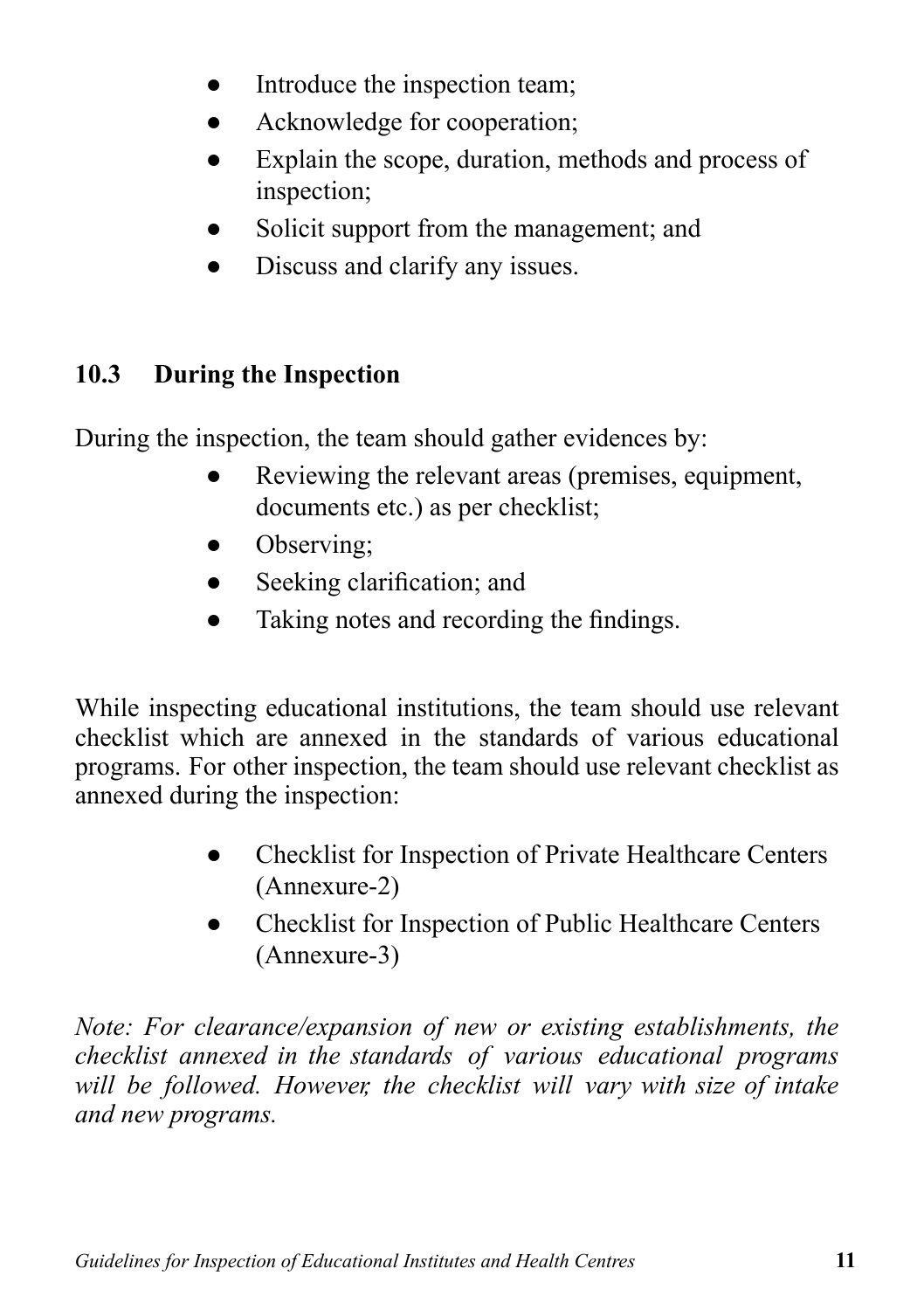# **10.4 Post Inspection Activities**

Upon completion of inspection, the team should conduct an exit meeting with the management and relevant personnel.

- Acknowledge the support;
- Share the preliminary inspection findings (include good practices and non-compliances);
- Allow to justify for the non-compliances and modify the findings if justified;
- Share and agree on the expected follow-up actions (CAPA; Table 3);
- Agree on a timeline for resolving non conformances; and
- Share a preliminary report and signed by both the parties.

After the exit meeting, the team should meet and consider the following:

- Compile and w rite the report;
- Submit the report to the Council;
- Follow up on missing information;
- Share the report with the institute/health center
- Follow up on Corrective Action and Preventive Action (Table 3)

## **11. Search Warrant**

If the inspection involves visit to any unauthorized premises located in private residences or property, the search warrant should be processed from the Court of Law.

## **12. Documentation and Record keeping**

All documents related to the inspection shall be documented for future reference for ten years. All the reports and documents shall be recorded as per the prescribed formats.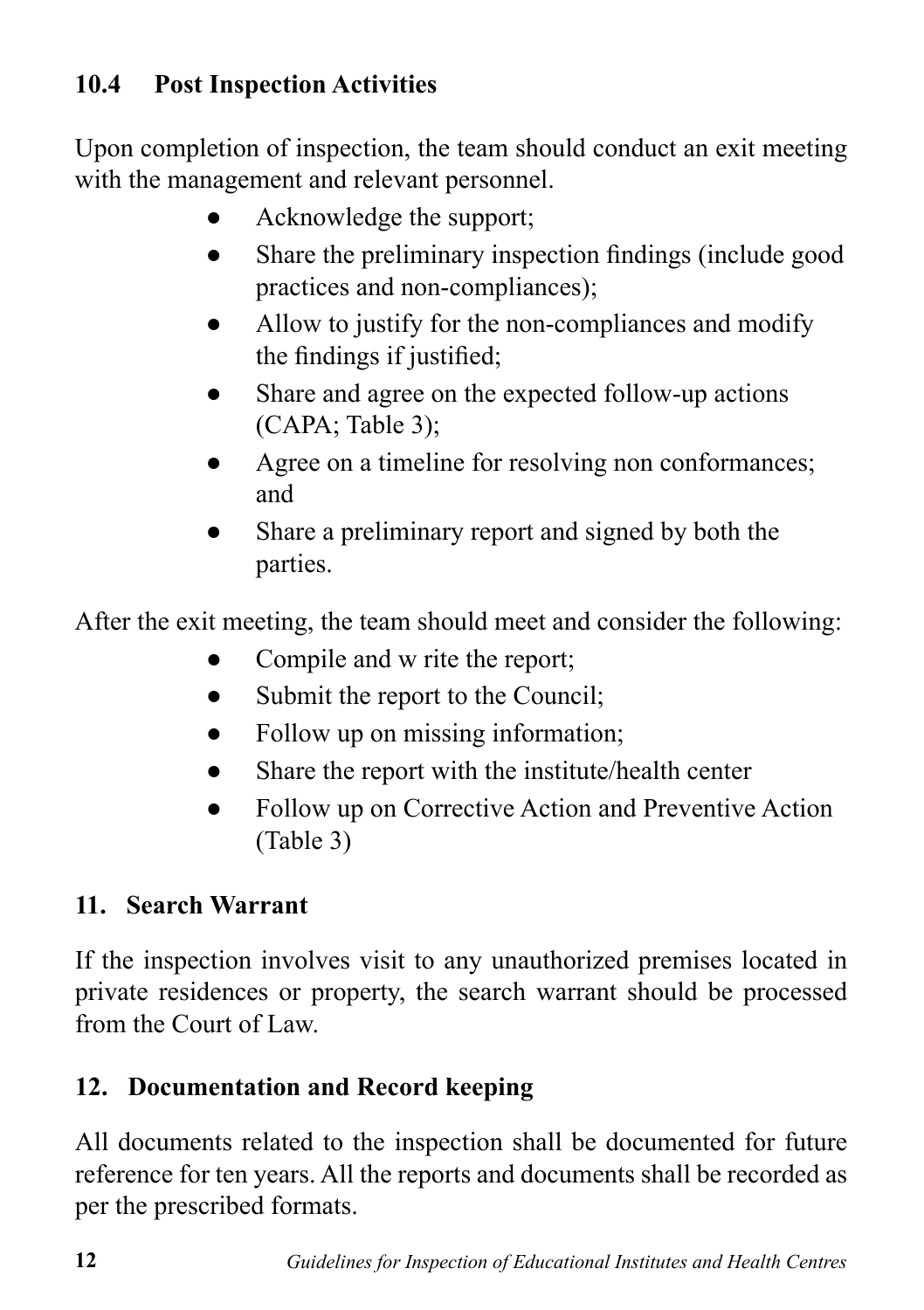## **13. References**

- a) Quality Management System ISO 9001:2015
- b) Drug Regulatory Authority, Royal Government of Bhutan, Inspection Guidelines c) A guide to inspection in primary schools available online https://assets.gov.ie/25257/0325129729314c5089d321 c4cc197fb5.pdf
- d) Executive Agency of the Scottish Government. (2011). Principles of Inspection And Review. Retrieved June 25, 2021, from https://education.gov.scot/Documents/ PrinciplesofInspectionandReview2010.pdf .

#### **14. Annexures**

- a) Annexure 1: Checklist for Inspection Planning
- b) Annexure 2: Checklist for Inspection of Private Healthcare Centers c) Annexure 3: Checklist for Inspection of Public Healthcare Centers d) Annexure 4: Summary of the inspection findings

#### **15. Tables**

- a) Table 1: Compilation of human resources as per the HR standard b) Table 2: Human resources for the special services
- c) Table 3: Corrective Action and Preventive Action Reporting Form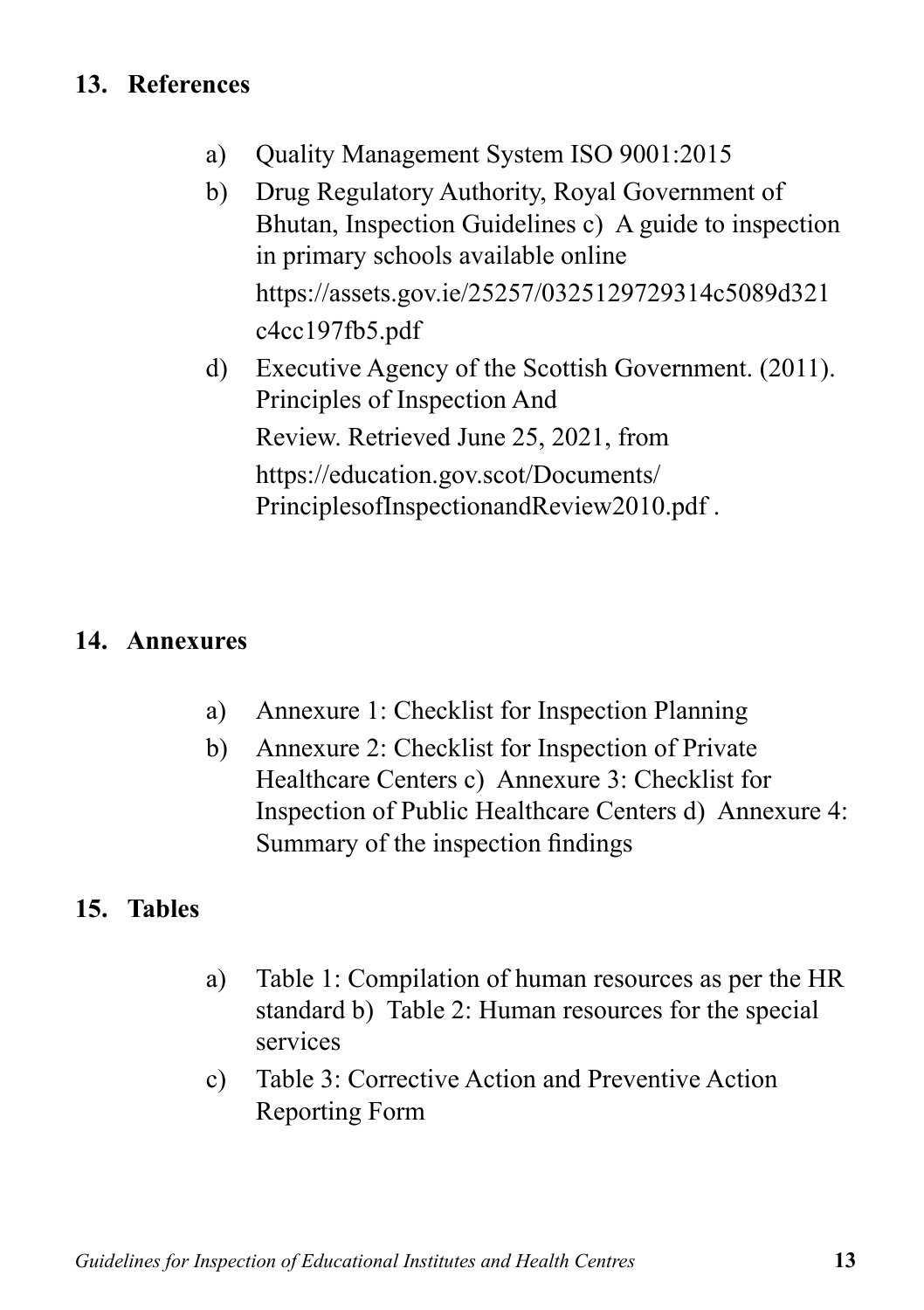# **Annexure 1 INSPECTION PLANNING FORM**

| Inspection Approval   |                                                |
|-----------------------|------------------------------------------------|
| Number                |                                                |
| Type of premises      | Education and training institute               |
|                       | Government or private health center            |
|                       | $\Box$ Private health (diagnostic) center      |
| Name of the premises  |                                                |
| Proposed              |                                                |
| dates for             |                                                |
| inspection            |                                                |
| Purpose of inspection |                                                |
| Scope of inspection   |                                                |
| Types of inspection   | Approval Inspection $\Box$ Special Inspection  |
|                       | Routine Inspection $\Box$ Follow-up Inspection |
| <b>Team Members</b>   |                                                |
| Standards/checklist/  |                                                |
| references for        |                                                |
| inspection            |                                                |
| Budget estimate       |                                                |

Inspection plan submitted by:

………………………………………….. …………………………………………………………… (Name and Signature)

Approved by the Registrar:

………………………………………………

**14** *Guidelines for Inspection of Educational Institutes and Health Centres*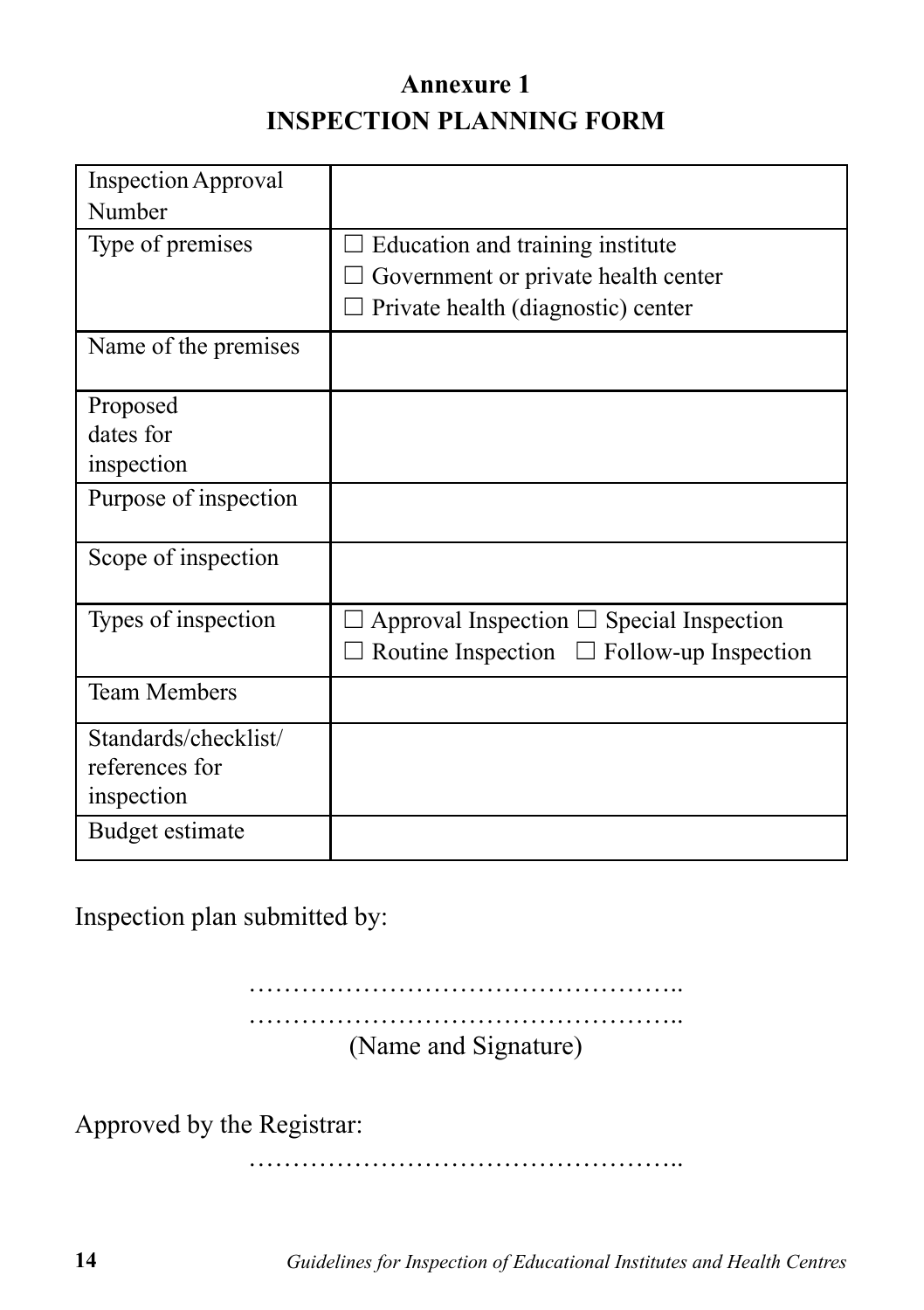#### **Annexure 2**

# **CHECKLIST FOR INSPECTION OF PRIVATE DIAGNOSTIC CENTRES**

# **A. GENERAL INFORMATION**

| Date of inspection  |  |
|---------------------|--|
| Approval number     |  |
| Scope of inspection |  |

#### **Facility Details**

| Name of the center                 |                   |
|------------------------------------|-------------------|
| Registration number                |                   |
| Location & address                 |                   |
| Name of the proprietor             |                   |
| Trade License No.                  |                   |
| Phone                              | E-mail            |
| $\Box$ Medical Clinic              | $\Box$ Radiology  |
| $\Box$ Dental clinic (stand-alone) | $\Box$ Laboratory |
| Pharmacy                           | Nutrition         |
|                                    |                   |
|                                    |                   |
|                                    |                   |
|                                    |                   |

*Guidelines for Inspection of Educational Institutes and Health Centres* **15**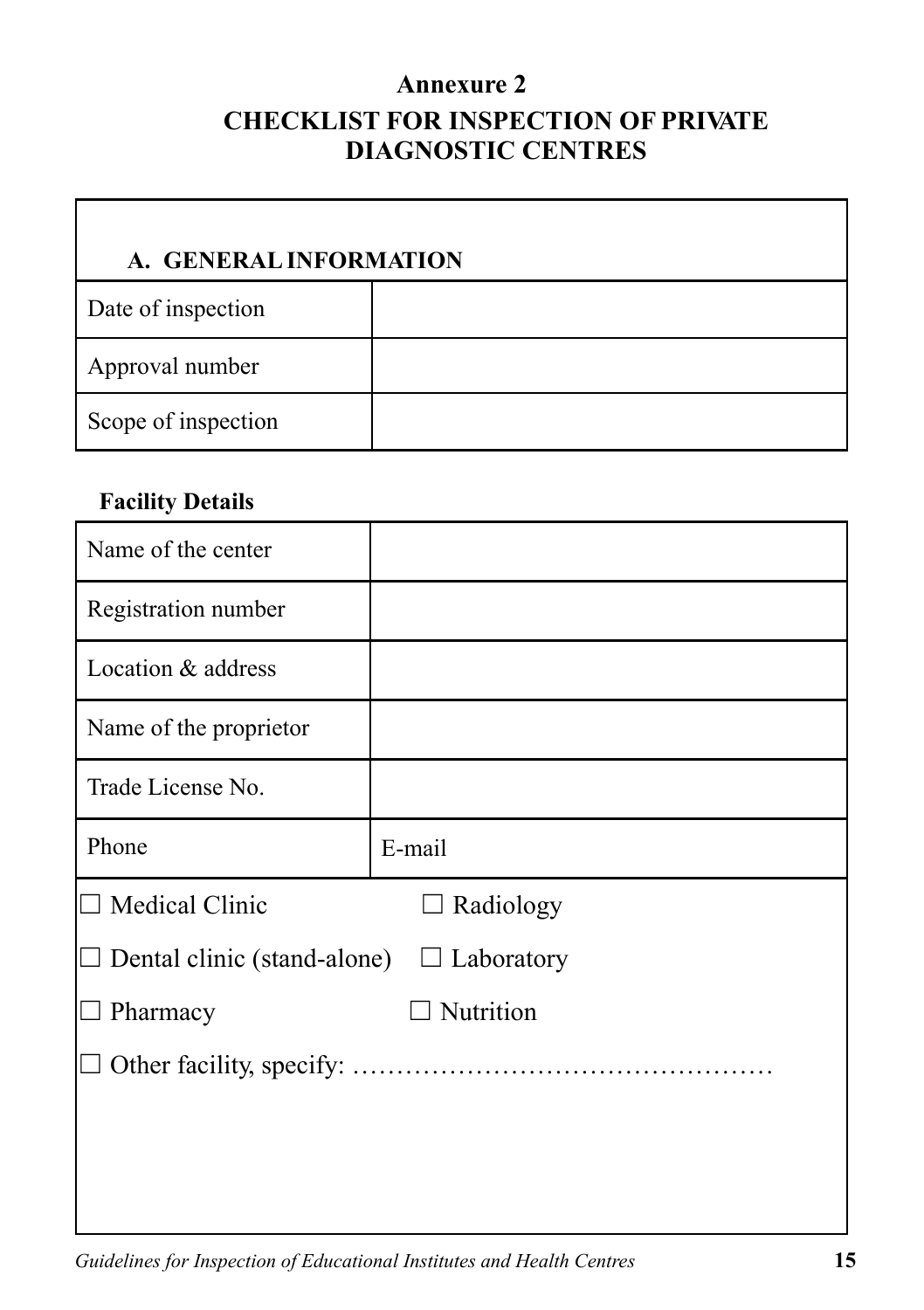## **A. GENERAL ASPECTS**

| SI.<br>No.                   | <b>Area of Inspection</b>                                                                   | <b>Observations</b> Remarks                              |  |
|------------------------------|---------------------------------------------------------------------------------------------|----------------------------------------------------------|--|
| $\mathbf{1}$                 | Is there a legible signboard displayed<br>at a promiscuous place?                           | $\Box$ Yes $\Box$ No                                     |  |
| $\overline{2}$               | Is the center adequately ventilated?                                                        | $\Box$ Yes $\Box$ No                                     |  |
| 3                            | Is the center adequately lit?                                                               | $\Box$ Yes $\Box$ No                                     |  |
| $\overline{4}$               | Is there a proper drainage system?                                                          | Yes $\square$ No                                         |  |
| 5                            | Is there adequate water supply?                                                             | $\Box$ Yes $\overline{\Box}$ No                          |  |
| 6                            | Are toilets clean and hygienic?                                                             | $\exists$ Yes $\Box$ No                                  |  |
| $\overline{7}$               | Is the space adequate for the<br>operation of the establishment?                            | $\Box$ Yes $\Box$ No                                     |  |
|                              | <b>B. GOVERNANCE AND MANAGEMENT</b>                                                         |                                                          |  |
| 8                            | Is there a strategic plan with vision,<br>mission, values and objectives?                   | $\Box$ Yes $\Box$ No                                     |  |
| 9                            | Is there an organization chart?                                                             | $\Box$ Yes $\Box$ No                                     |  |
| 10                           | Is there an approved list<br>of services displayed?                                         | $\overline{\Box \text{ Yes}} \overline{\Box \text{ No}}$ |  |
| 11                           | Are the services provided as per the<br>approved list?                                      | $\Box$ Yes $\Box$ No                                     |  |
|                              | <b>C. STAFF DETAILS</b>                                                                     |                                                          |  |
| 12                           | Is there a record of staff with<br>qualifications and job descriptions?                     | $\Box$ Yes $\Box$ No                                     |  |
| 13                           | Are all technical staff registered with<br>the BMHC? Check validity of BMHC<br>Registration | $\Box$ Yes $\Box$ No                                     |  |
| 14                           | Are the staff wearing tags with name<br>and BMHC Registration Number?                       | $\Box$ Yes $\Box$ No                                     |  |
| <b>D. COMPLAINT HANDLING</b> |                                                                                             |                                                          |  |
| 15                           | Is there a client feedback policy?                                                          | $\exists$ Yes $\Box$ No                                  |  |
| 16                           | Are feedback and complaints<br>documented and addressed?                                    | $\Box$ Yes $\Box$ No                                     |  |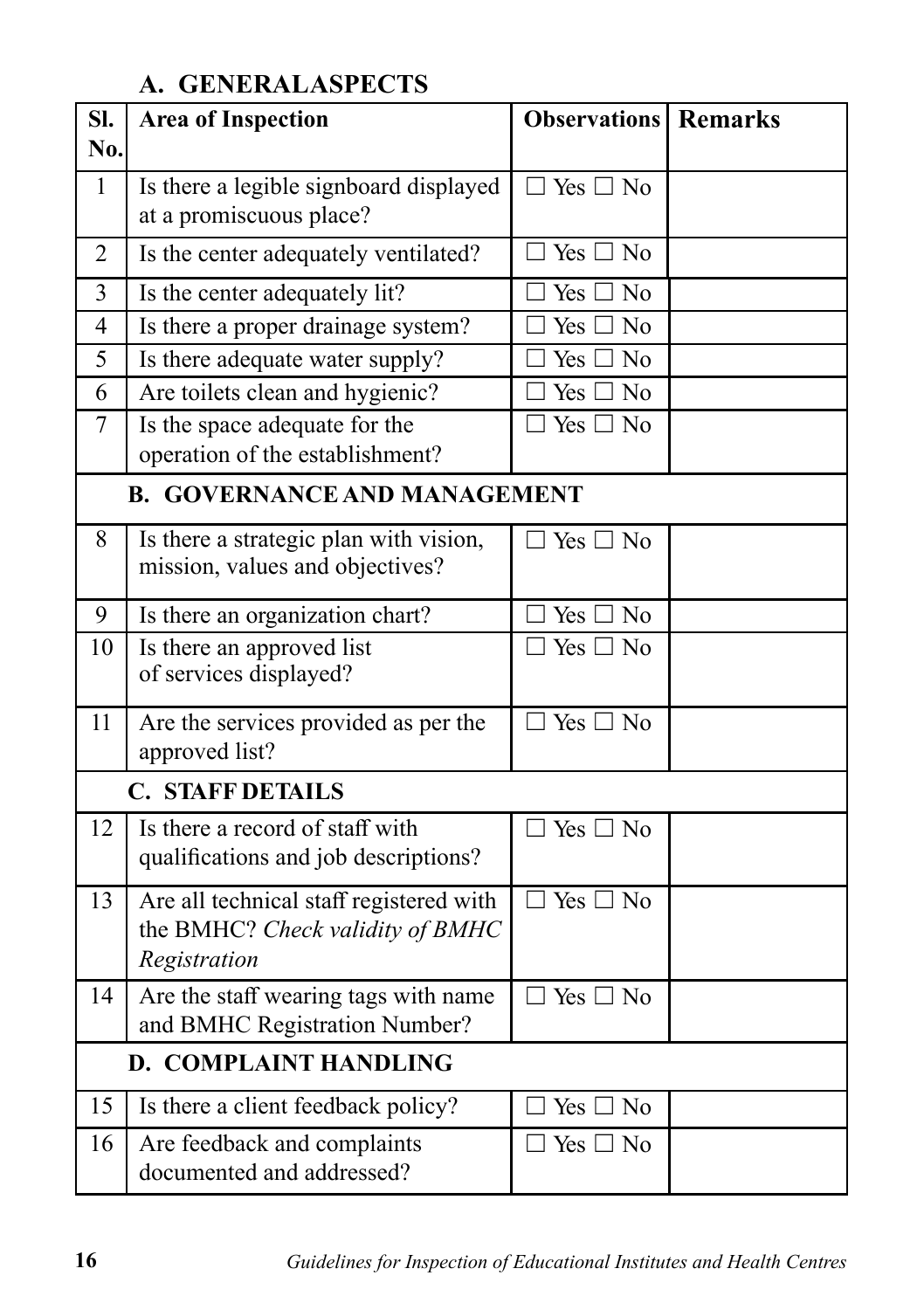|    | E. INFECTION PREVENTION AND CONTROL                                                                                                                  |                      |  |  |  |
|----|------------------------------------------------------------------------------------------------------------------------------------------------------|----------------------|--|--|--|
| 17 | Is there a dedicated cleaning<br>schedule?                                                                                                           | $\Box$ Yes $\Box$ No |  |  |  |
| 18 | Does the center appear generally<br>clean and odor free?<br>(check for cobwebs and dust)                                                             | $\Box$ Yes $\Box$ No |  |  |  |
| 19 | Is there a provision for handwashing<br>with running water and soap?                                                                                 | $\Box$ Yes $\Box$ No |  |  |  |
| 20 | Is there a written procedure for waste<br>management?                                                                                                | $\Box$ Yes $\Box$ No |  |  |  |
| 21 | Are wastes segregated in colour<br>coded bins into infectious and<br>noninfectious wastes?                                                           | $\Box$ Yes $\Box$ No |  |  |  |
| 22 | Does the facility have a waste holding $\Box$ Yes $\Box$ No<br>area?                                                                                 |                      |  |  |  |
| 23 | Is there evidence of disinfectant use?                                                                                                               | $\Box$ Yes $\Box$ No |  |  |  |
|    | <b>LABORATORY</b><br>E.                                                                                                                              |                      |  |  |  |
| 24 | Are there SOPs for each test/<br>procedure performed? (Obtain the list<br>of tests/procedures being performed<br>and verify with the SOPs available) | Yes $\Box$ No $\Box$ |  |  |  |
| 25 | Are there SOPs or guidelines for<br>laboratory quality management?                                                                                   | Yes $\Box$ No $\Box$ |  |  |  |
| 26 | Is there a record of regular<br>calibration/validation of equipment?                                                                                 | Yes $\Box$ No $\Box$ |  |  |  |
| 27 | Is there a record of lab equipment<br>management and maintenance?                                                                                    | Yes $\Box$ No $\Box$ |  |  |  |
| 28 | Is there a patient record keeping and<br>lab result tracking system?                                                                                 | Yes $\Box$ No $\Box$ |  |  |  |
| 29 | Is there a system of recording,<br>reporting and confirming panic<br>values/positive tests results?                                                  | Yes $\Box$ No $\Box$ |  |  |  |
| 30 | Is the quality control system in place? Yes $\square$ No $\square$                                                                                   |                      |  |  |  |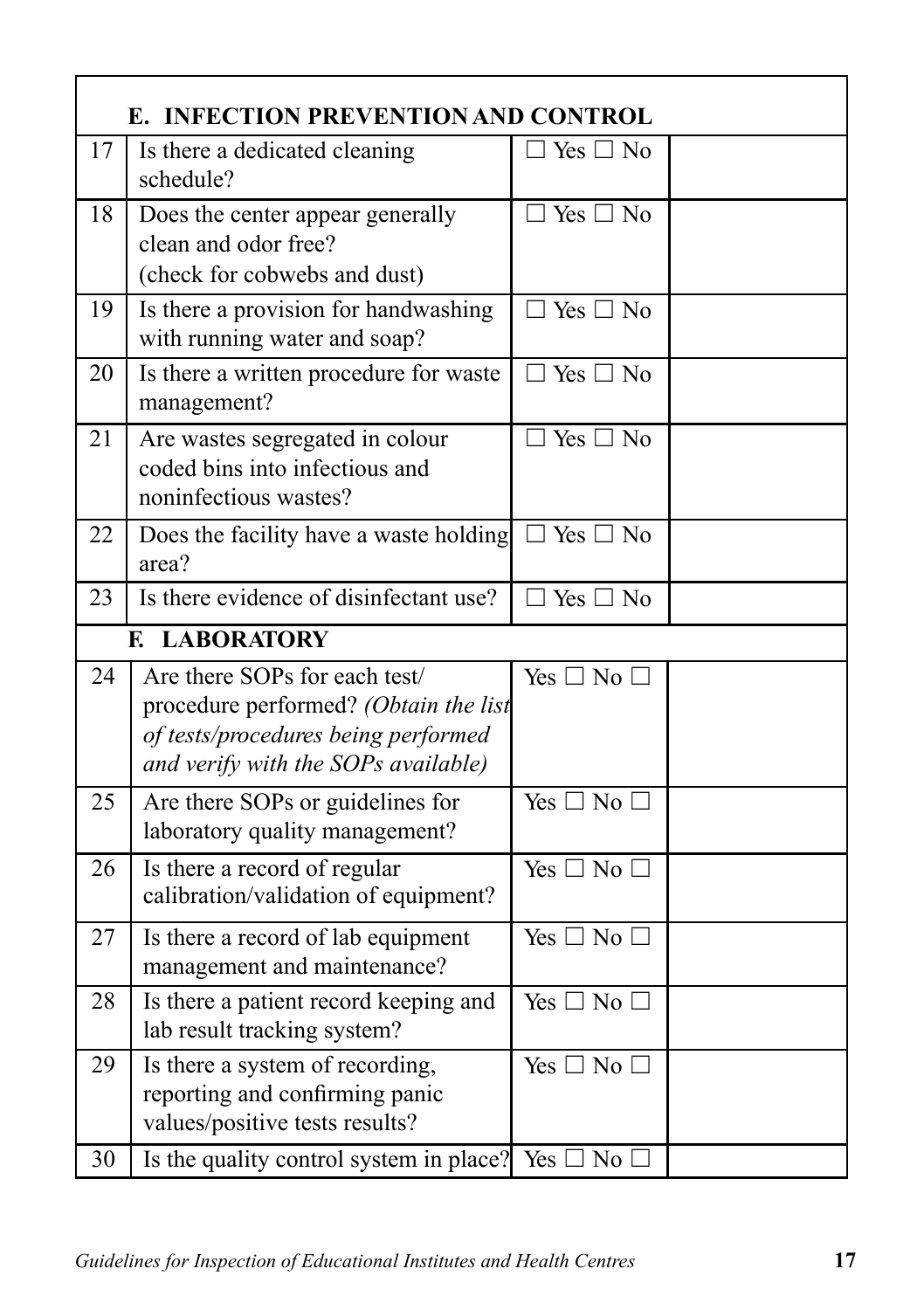| 31 | Is the laboratory enrolled for the<br>External<br>Quality Assurance system?                                   | Yes $\Box$ No $\Box$       |  |
|----|---------------------------------------------------------------------------------------------------------------|----------------------------|--|
| 32 | Is there a documentation system<br>for sample archiving, retrieval and<br>disposal?                           | $Yes \Box No \Box$         |  |
| 33 | Are temperatures monitored and<br>recorded?                                                                   | Yes $\Box$ No $\Box$       |  |
| 34 | Are adequate personal protective<br>equipment available?                                                      | Yes $\Box$ No $\Box$       |  |
| 35 | Are laboratory personnel in proper<br>attire with lab coats?                                                  | Yes $\Box$ No $\Box$       |  |
|    | G. X-RAY, USG & ECG                                                                                           |                            |  |
| 36 | Are standard operating procedures<br>available? Obtain the list of tests/<br>procedures performed and verify. | Yes $\square$ No $\square$ |  |
| 37 | Is precautionary warning notice<br>displayed near the respective<br>devices? (for X-Ray services)             | Yes $\Box$ No $\Box$       |  |
| 38 | Is there an adequate number of lead<br>aprons for the radiographer and<br>patients? (for X-Ray services)      | Yes $\Box$ No $\Box$       |  |
| 39 | Is there a system of monitoring<br>radiation dose or radiation leakage?<br>(for X-Ray services)               | Yes $\Box$ No $\Box$       |  |
| 40 | Are personal radiation dose<br>monitoring badges worn daily and<br>evaluated? (for X-Ray services)            | $Yes \Box No \Box$         |  |
| 41 | Is there a system to assure quality of<br>the images processed?                                               | Yes $\Box$ No $\Box$       |  |
| 42 | Is reporting, testing and calibrating<br>done up-to-date and documented/<br>displayed?                        | Yes $\Box$ No $\Box$       |  |
| 43 | Is the radioactive waste managed<br>properly?                                                                 | Yes $\Box$ No $\Box$       |  |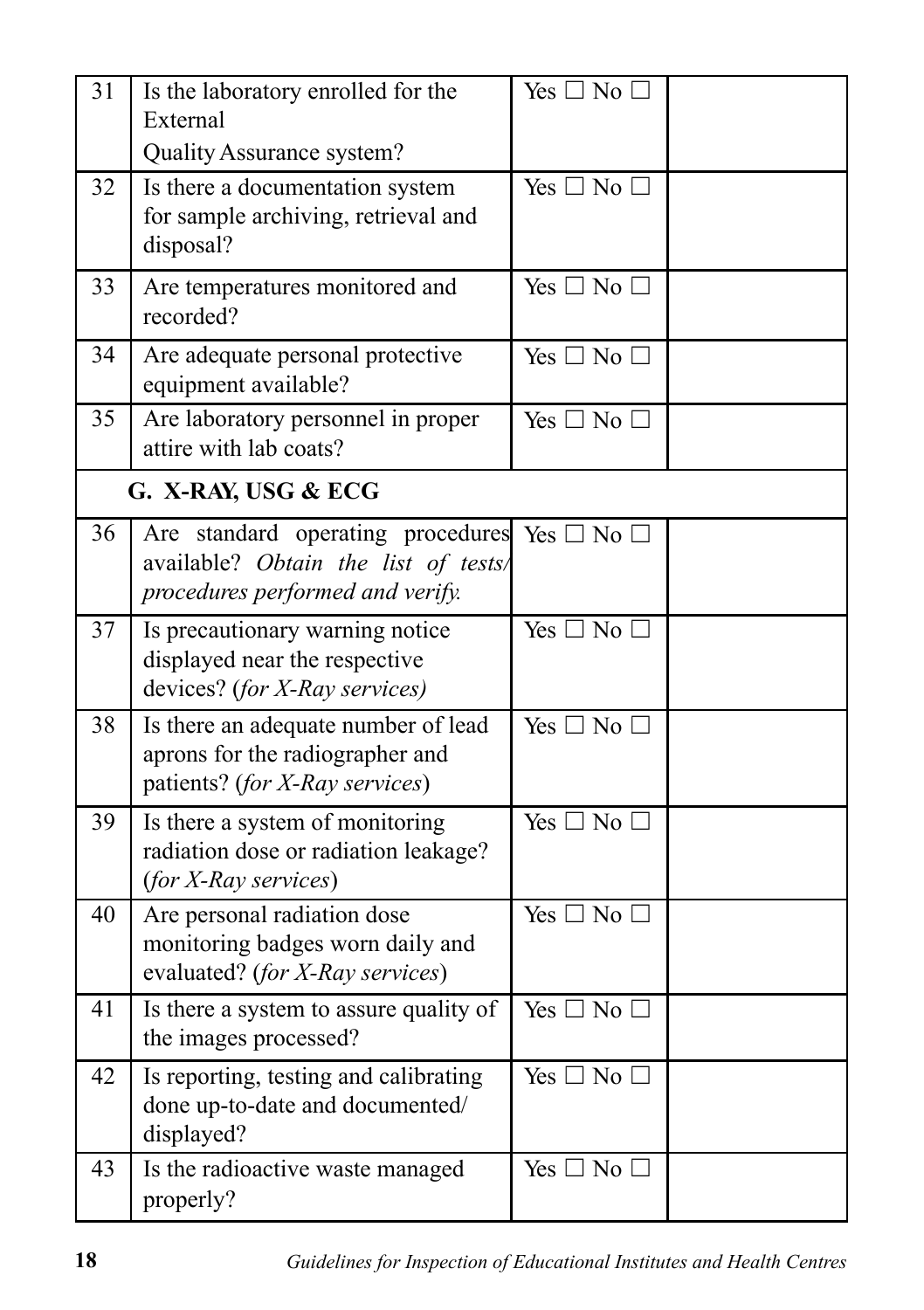| 44 | Is there a system for documentation<br>and maintenance of equipment?                     | Yes $\Box$ No $\Box$ |  |
|----|------------------------------------------------------------------------------------------|----------------------|--|
| 45 | Are patient records maintained?                                                          | Yes $\Box$ No $\Box$ |  |
| 46 | Is there a system of reporting and<br>confirming panic values/positive tests<br>results? | Yes $\Box$ No $\Box$ |  |

# **Inspector details**

| Name |  |
|------|--|
|      |  |
|      |  |
| Date |  |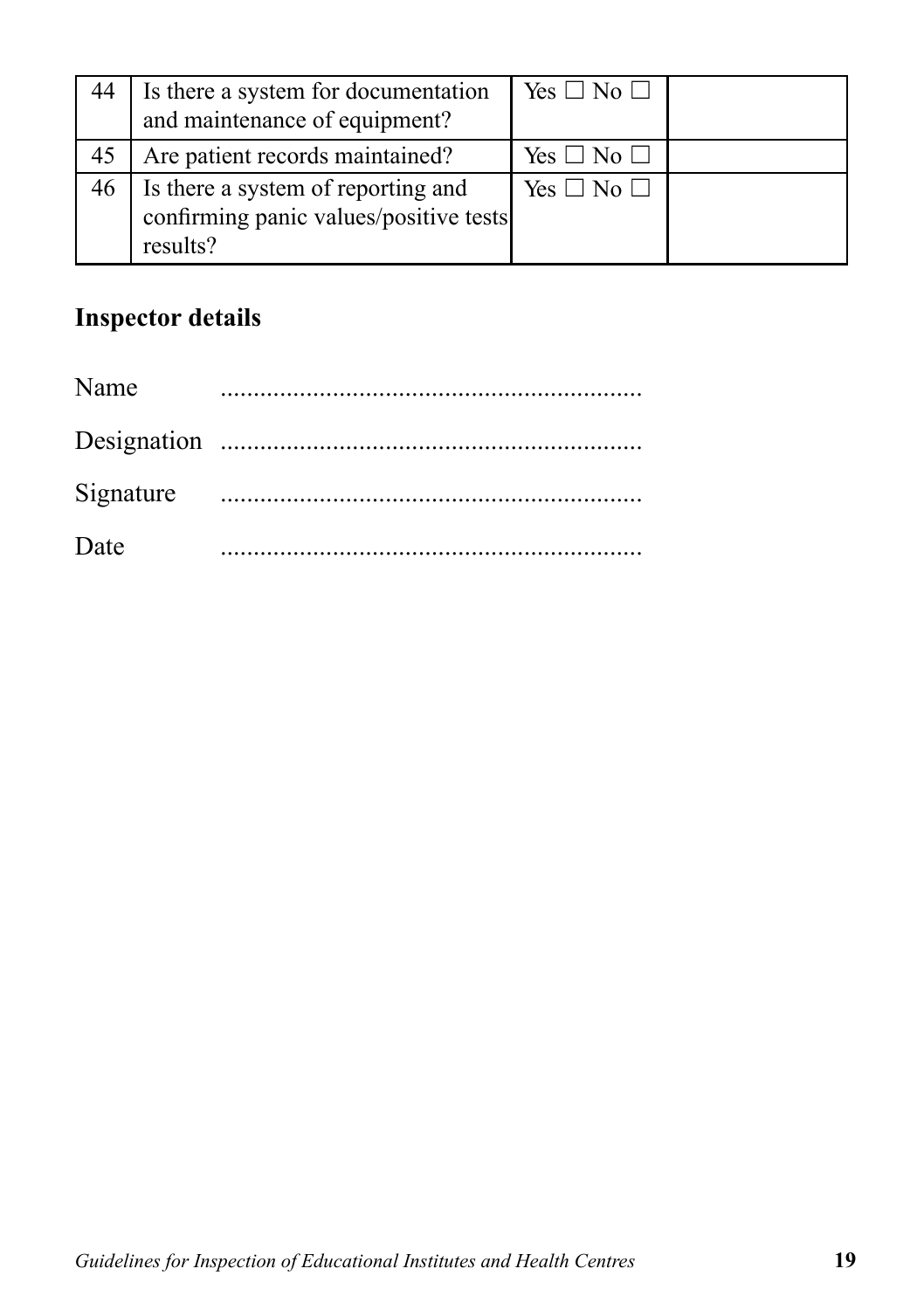#### **Annexure 3**

## **CHECKLIST FOR INSPECTION OF PUBLIC HEALTH CENTRES**

|   | <b>A. Health Centre Information</b>                                                                                                                                                         |                      |  |
|---|---------------------------------------------------------------------------------------------------------------------------------------------------------------------------------------------|----------------------|--|
|   | Name of Health Facility                                                                                                                                                                     |                      |  |
|   | Level of Health Facility                                                                                                                                                                    |                      |  |
|   | Dzongkhag                                                                                                                                                                                   |                      |  |
|   | Date of Visit                                                                                                                                                                               |                      |  |
|   | <b>B. Human Resources</b>                                                                                                                                                                   |                      |  |
| 1 | Are there adequate human resources as per<br>the standards? Compare the total number<br>of each professional category against the<br>standard. Use Table<br><i>l</i> to calculate the gaps. | Yes $\Box$ No $\Box$ |  |

|   | <b>Standard</b>                                  |                                                                                                          | (Yes/No)             | <b>Remarks</b> |
|---|--------------------------------------------------|----------------------------------------------------------------------------------------------------------|----------------------|----------------|
| 1 | <b>Infection Control and Waste</b><br>Management |                                                                                                          | Yes $\Box$ No $\Box$ |                |
|   | 1.1 Cleanliness                                  |                                                                                                          | Yes $\Box$ No $\Box$ |                |
|   |                                                  | 1.1.1 Is there a dedicated cleaning<br>roster?                                                           | Yes $\Box$ No $\Box$ |                |
|   |                                                  | 1.1.2 Is there cleaning staff as per the<br>HR standard of MOH?                                          | Yes $\Box$ No $\Box$ |                |
|   |                                                  | 1.1.3 Is the floor area, walls,<br>ceilings and rooms free of<br>dust and unwanted items?                | Yes $\Box$ No $\Box$ |                |
|   |                                                  | 1.1.4 Does the health facility<br>appear generally clean and<br>odor free across various<br>departments? | Yes $\Box$ No $\Box$ |                |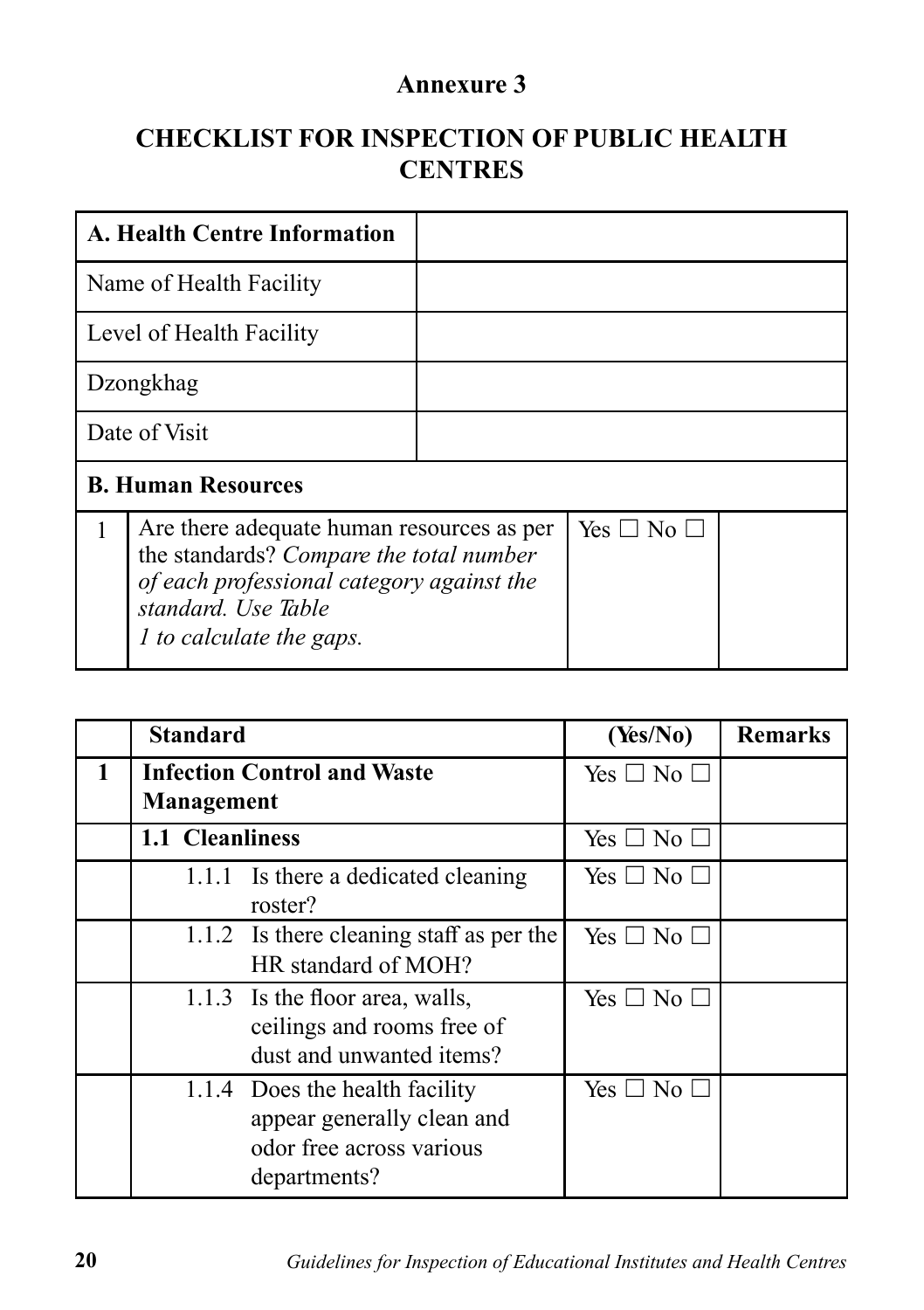| 1.2 Hand washing |                                                                                                         |                      |  |
|------------------|---------------------------------------------------------------------------------------------------------|----------------------|--|
|                  | 1.2.1 Is the sink available with<br>clean running water?                                                | Yes $\Box$ No $\Box$ |  |
|                  | 1.2.2 Is soap available at the hand<br>washing area?                                                    | $Yes \Box No \Box$   |  |
|                  | 1.2.3 Are alcohol-based hand<br>rubs available at the point<br>of care?                                 | Yes $\Box$ No $\Box$ |  |
|                  | 1.2.4 Is a hand towel available?                                                                        | Yes $\Box$ No $\Box$ |  |
|                  | 1.3 Solid waste management                                                                              |                      |  |
|                  | 1.3.1 Is there SOP for waste<br>management?                                                             | Yes $\Box$ No $\Box$ |  |
| 1.3.2            | Are there color coded bins as<br>per the standard?                                                      | $Yes \Box No \Box$   |  |
| 1.3.3            | Is there proper segregation<br>& disposal of pathological,<br>radiological and<br>pharmaceutical waste? | Yes $\Box$ No $\Box$ |  |
| 1.3.4            | Does the facility have a waste<br>holding site?                                                         | Yes $\Box$ No $\Box$ |  |
|                  | 1.4 Sterilization & Disinfection                                                                        |                      |  |
| 1.4.1            | Is there a central sterilization<br>service unit/department?                                            | Yes $\Box$ No $\Box$ |  |
| 1.4.2            | Is there SOP for sterilization?                                                                         | Yes $\Box$ No $\Box$ |  |
| 1.4.3            | Is the equipment for<br>sterilization functional?                                                       | Yes $\Box$ No $\Box$ |  |
| 1.4.4            | Are sterile supplies labeled<br>and stored in designated areas?                                         | Yes $\Box$ No $\Box$ |  |
| 1.4.5            | Is disinfection carried out<br>regularly in the health center?                                          | Yes $\Box$ No $\Box$ |  |
|                  | 1.4.6 Are disinfectants available?                                                                      | Yes $\Box$ No $\Box$ |  |
| 1.4.7            | Are cleaning equipment<br>available?                                                                    | Yes $\Box$ No $\Box$ |  |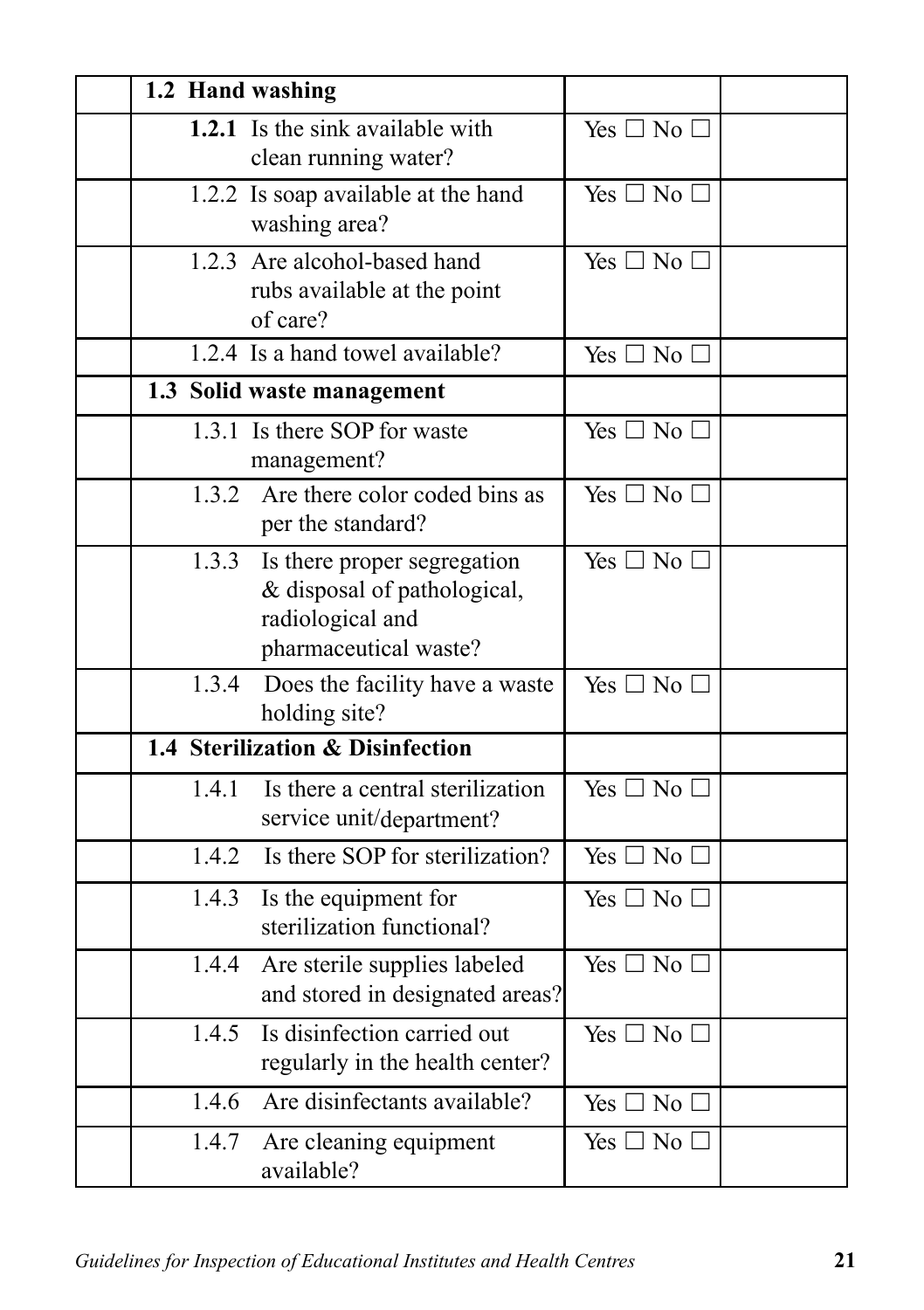|              | 1.4.8 Are cleaners aware of the<br>standard concentration of the<br>disinfectants?                                                                                             | Yes $\square$ No $\square$ |  |
|--------------|--------------------------------------------------------------------------------------------------------------------------------------------------------------------------------|----------------------------|--|
| $\mathbf{2}$ | <b>Patient Care</b>                                                                                                                                                            |                            |  |
|              | 2.1 Is there functional examination<br>equipment? (Thermometer, tongue<br>depressor, BP instrument, stethoscope,<br>torch, weighing scale, privacy screen,<br>examination bed) | $Yes \Box No \Box$         |  |
|              | 2.2 Is there evidence of regular ward<br>rounds being carried out?                                                                                                             | Yes $\square$ No $\square$ |  |
|              | 2.3 Is the patient record well documented<br>(IPD, OPD, referrals)?                                                                                                            | Yes $\Box$ No $\Box$       |  |
|              | 2.4 Is the privacy of the patient being<br>considered?<br>Observe the practices                                                                                                | Yes $\square$ No $\square$ |  |
|              | 2.5 Is the patient's confidentiality<br>maintained?<br>Observe the practices/ interview                                                                                        | Yes $\Box$ No $\Box$       |  |
|              | 2.6 Is there a process for informed<br>consent? (Check the documents /<br><i>practice</i> )                                                                                    | Yes $\Box$ No $\Box$       |  |

| <b>Quality Assurance</b>                                                                         | Yes/No                     | <b>Remarks</b> |
|--------------------------------------------------------------------------------------------------|----------------------------|----------------|
| 3.1 Does the facility have a trained and<br>active quality improvement team?                     | Yes $\square$ No $\square$ |                |
| 3.2 Are there records of meetings<br>conducted for quality improvement?                          | Yes $\Box$ No $\Box$       |                |
| 3.3 Is there evidence of recommendations<br>of the QA meeting being implemented?                 | Yes $\square$ No $\square$ |                |
| 3.4 Are meetings conducted to review<br>mortality?                                               | Yes $\Box$ No $\Box$       |                |
| 3.5 Is there a record of regular monitoring<br>and evaluation of infection control<br>practices? | Yes $\square$ No $\square$ |                |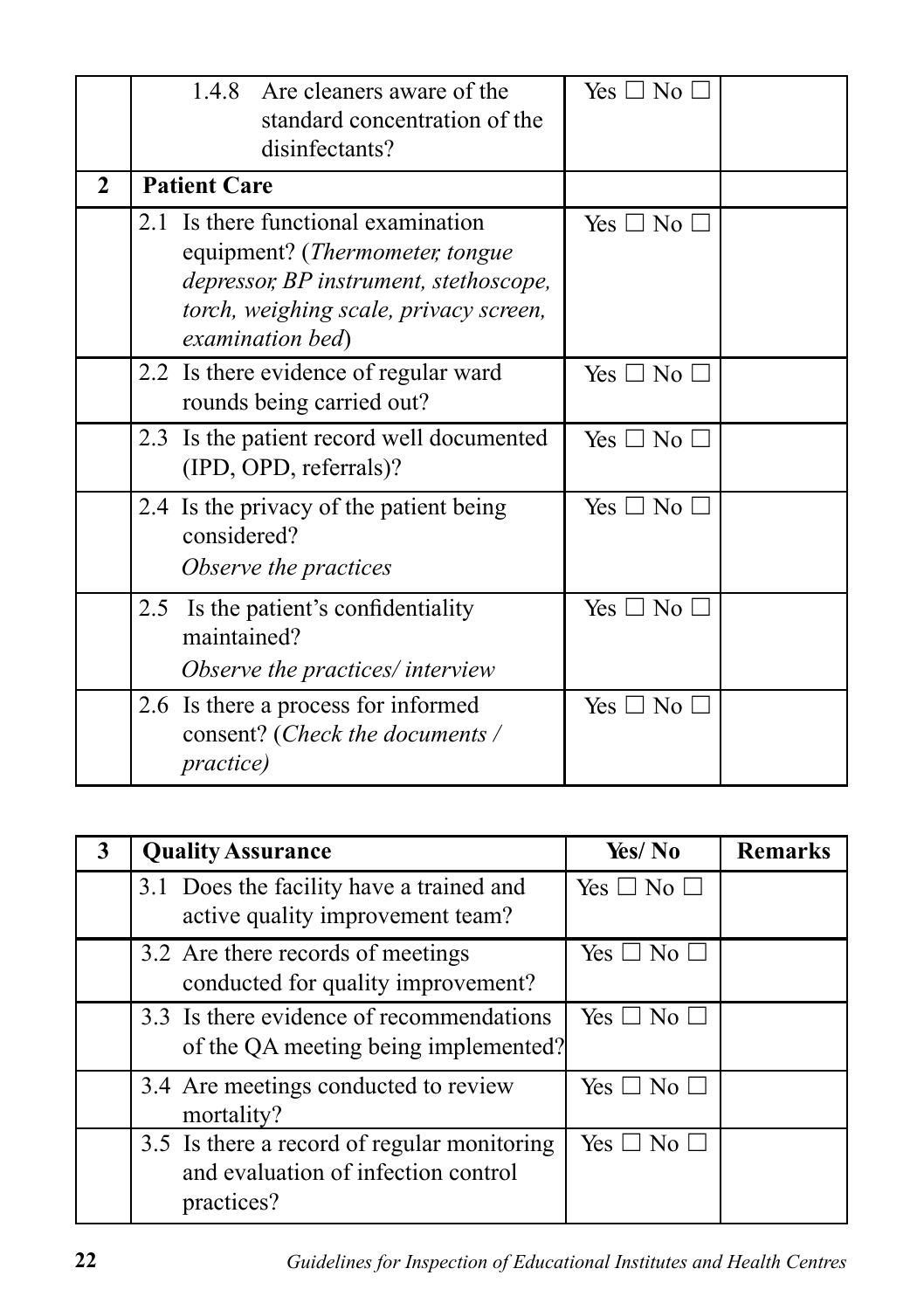| 3.6 Is there a written procedure to | Yes $\Box$ No $\Box$ |  |
|-------------------------------------|----------------------|--|
| eliminate the medical errors?       |                      |  |

| <b>Equipment Management</b>                                                          |                      |  |
|--------------------------------------------------------------------------------------|----------------------|--|
| 1.1 Is there a preventive maintenance plan<br>for critical care equipment?           | Yes $\Box$ No $\Box$ |  |
| 1.2 Is calibration and validation of<br>equipment carried out on a regular<br>basis? | $Yes \Box No \Box$   |  |
| 1.3 Is there a list of all equipment in use?                                         | Yes $\Box$ No $\Box$ |  |

| <b>SOPs and Guidelines</b>                                       |                      |  |
|------------------------------------------------------------------|----------------------|--|
| 5.1 Are SOPs and guidelines available at<br>all the work places? | Yes $\Box$ No $\Box$ |  |
| 5.2 Are SOPs and guidelines<br>implemented?                      | Yes $\Box$ No $\Box$ |  |

| 6 | <b>Good Prescribing and Dispensing</b><br><b>Practices</b><br>Examine at least 10 samples where<br>applicable |                            |  |
|---|---------------------------------------------------------------------------------------------------------------|----------------------------|--|
|   | 6.1 Are the prescriptions legible and<br>complete?                                                            | Yes $\square$ No $\square$ |  |
|   | Are standard abbreviations used?<br>6.2                                                                       | Yes $\Box$ No $\Box$       |  |
|   | 6.3 Are the medicines prescribed in<br>generic names?                                                         | Yes $\Box$ No $\Box$       |  |
|   | 6.4 Are ICD codes used in the<br>prescription?                                                                | Yes □ No □                 |  |
|   | 6.5 Are seal and BMHC registration<br>numbers reflected in the prescription?                                  | Yes □ No □                 |  |
|   | 6.6 Is dispensing carried out as per the<br>SOP?                                                              | Yes □ No □                 |  |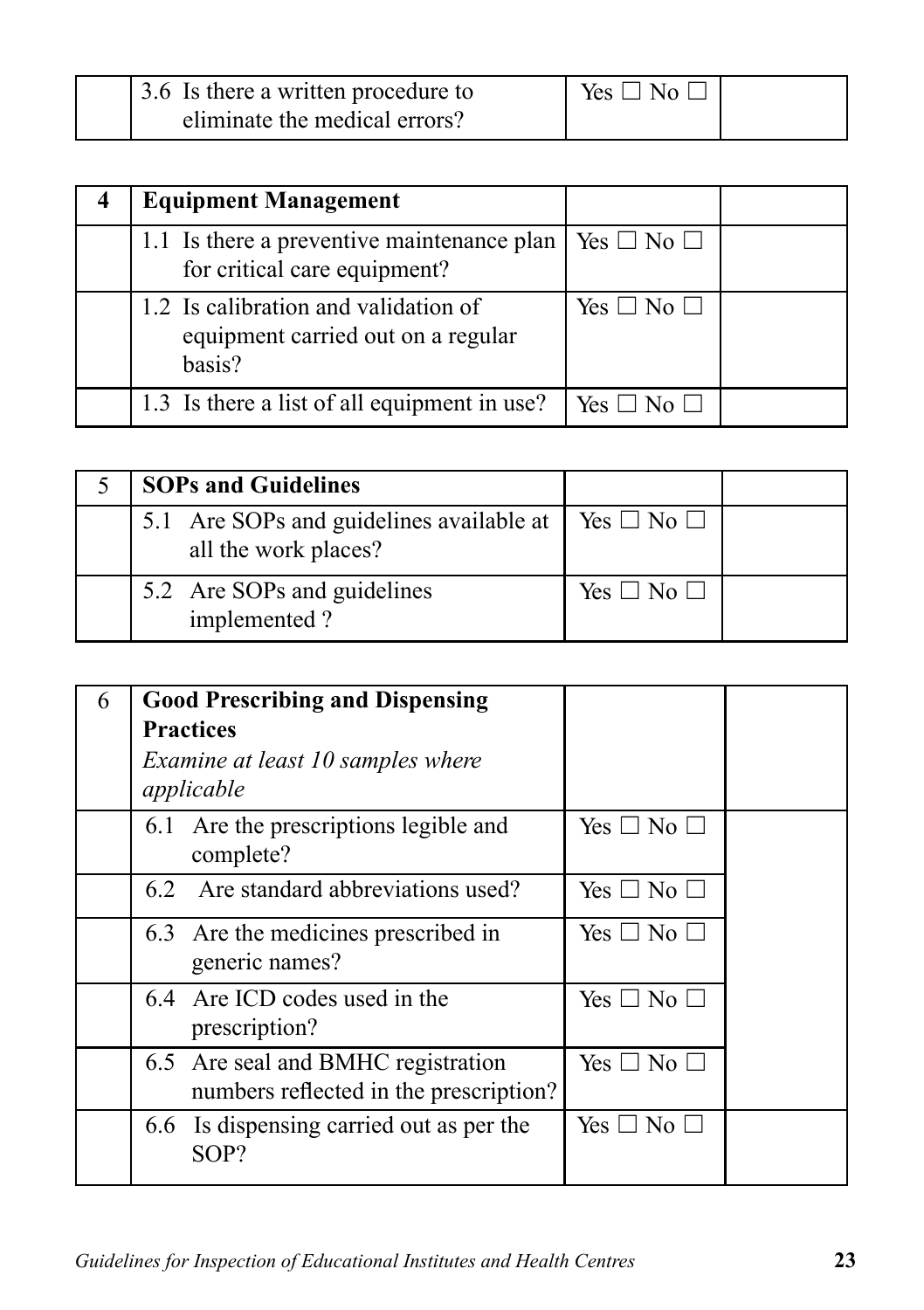| 6.7 Is there a system of prescription<br>audit? Check documented evidence.                                                   | Yes $\square$ No $\square$ |  |
|------------------------------------------------------------------------------------------------------------------------------|----------------------------|--|
| 6.8 Is there a system for medicine stock<br>updates?                                                                         | Yes $\Box$ No $\Box$       |  |
| 6.9 Is the Hospital Therapeutic<br>Committee meeting conducted<br>periodically? (Check if conducted<br>once in three months) |                            |  |

| <b>Continuing Medical Education</b>                                                                                                                                                                                                                                                                               |                            |  |
|-------------------------------------------------------------------------------------------------------------------------------------------------------------------------------------------------------------------------------------------------------------------------------------------------------------------|----------------------------|--|
| 7.1 Is there a system of conducting in-<br>house CME in the center?                                                                                                                                                                                                                                               | Yes $\Box$ No $\Box$       |  |
| 7.2 Are external CME opportunities<br>given to relevant professionals as per<br>the scope of practice?                                                                                                                                                                                                            | Yes $\square$ No $\square$ |  |
| Are professionals placed in their<br>7.3<br>workplace unit as per the scope of<br>practice?<br>Check for 10 people.                                                                                                                                                                                               | Yes $\Box$ No $\Box$       |  |
| <b>Human Resources for Special Services</b>                                                                                                                                                                                                                                                                       | Yes $\Box$ No $\Box$       |  |
| Are human resources trained in special<br>service areas? (special service areas<br>include IUD, Cytology, Colposcopy, AICU,<br>NICU, PICU, Dialysis, Perioperative<br>care, Endoscopy, ECHO, Mammography,<br>CATHLAB, MRI, Radiotherapy, CT scan,<br>Kam-khab, Lay-nga.)<br>Use Table No.2 to record the findings | Yes $\Box$ No $\Box$       |  |

| <b>Occupational Safety &amp; Wellbeing</b>                                   |                            |  |
|------------------------------------------------------------------------------|----------------------------|--|
| Are appropriate PPE available in<br>8.1<br>procedure rooms?                  | Yes $\square$ No $\square$ |  |
| 8.2 Are PPE used by the health<br>professional?                              | Yes $\square$ No $\square$ |  |
| 8.3 Are TLD badges and lead aprons<br>available in the radiology department? | Yes $\Box$ No $\Box$       |  |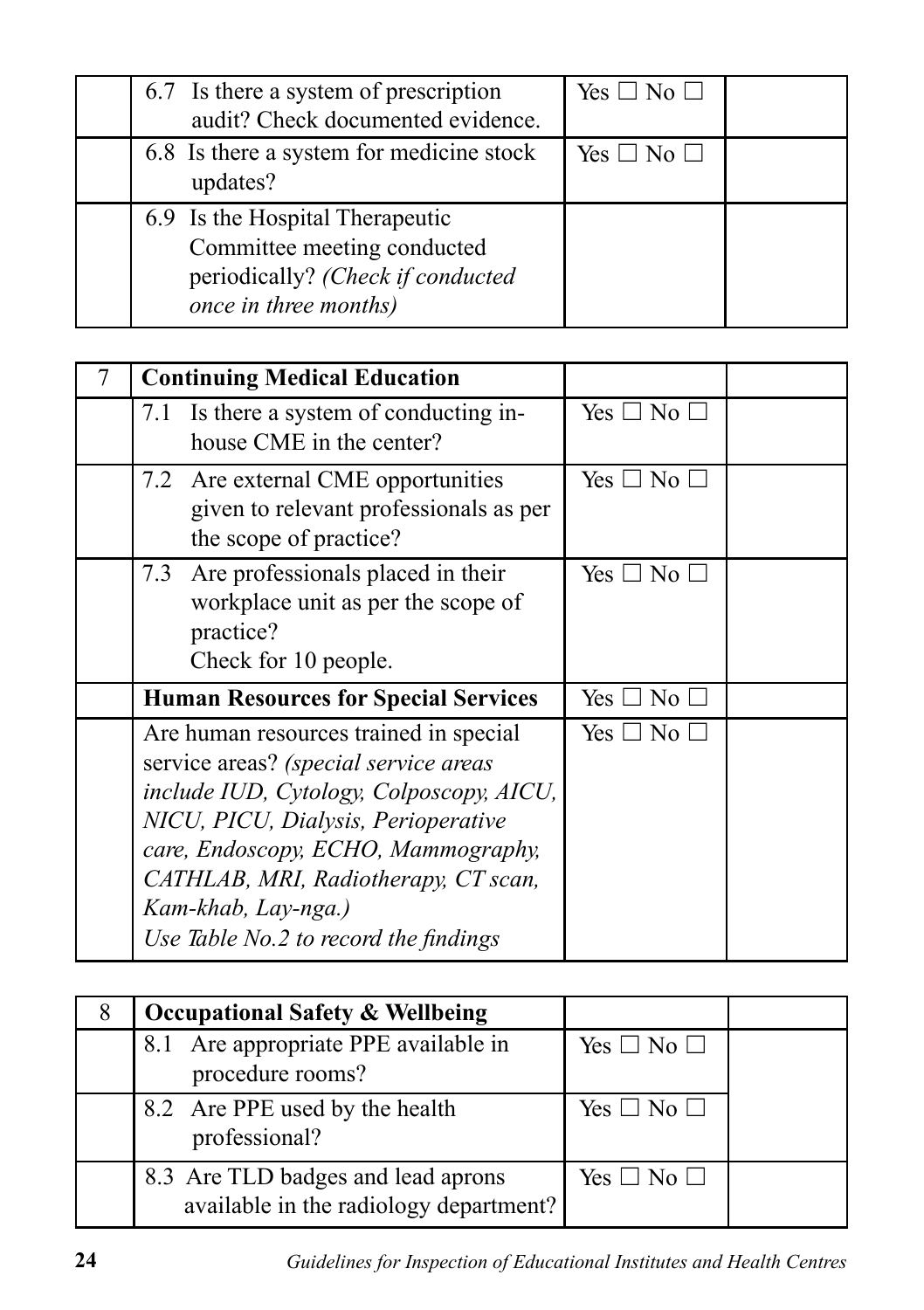| 8.4 Is there reporting and recording of<br>the incidents? (Example needle stick<br>injuries, blood spills, etc) | Yes $\Box$ No $\Box$ |  |
|-----------------------------------------------------------------------------------------------------------------|----------------------|--|
| 8.5 Is there a staff grievance redressal<br>system?                                                             | Yes $\Box$ No $\Box$ |  |

| <b>Emergency services</b>                                                                                        |                            |  |
|------------------------------------------------------------------------------------------------------------------|----------------------------|--|
| 9.1 Is there triage service?                                                                                     | Yes $\Box$ No $\Box$       |  |
| 9.2 Is an emergency tray available at a<br>designated site?                                                      | Yes $\square$ No $\square$ |  |
| 9.3 Are there emergency drugs in the<br>emergency tray as per the list?<br>(Example adrenaline)                  | Yes $\Box$ No $\Box$       |  |
| 9.4 Is there emergency equipment? (O2<br>cylinder, suction machine, ambubag<br>etc.)? Refer ambulance guideline. | Yes $\Box$ No $\Box$       |  |
| 9.5 Is the ambulance functional?                                                                                 | Yes $\square$ No $\square$ |  |
| 9.6 Is there a budget for the ambulance<br>fuel?                                                                 | Yes $\Box$ No $\Box$       |  |

| 10 I | C. Scope of Practice                                                                                                                                                            |                      |  |
|------|---------------------------------------------------------------------------------------------------------------------------------------------------------------------------------|----------------------|--|
|      | 10.1. Are health professionals practicing<br>as per their scope of practice? List health<br>professionals not adhering to the scope of<br>practice and reasons if there is any. | Yes $\Box$ No $\Box$ |  |

Name of Insector ................................................................

| Designation |  |
|-------------|--|
|-------------|--|

Signature and Date ................................................................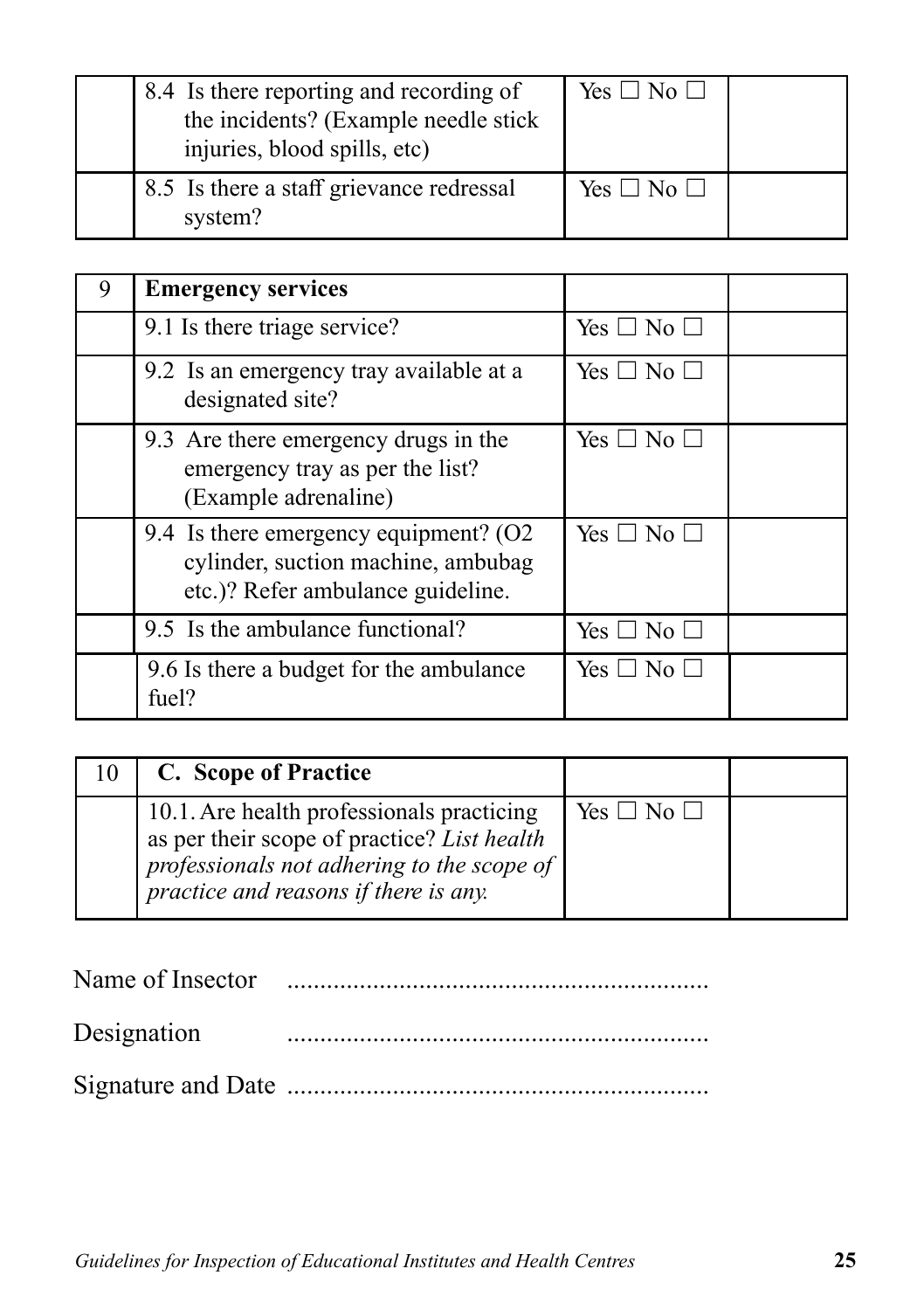### **Annexure 4 Summary of the inspection findings**

| A. Facility details          |  |
|------------------------------|--|
| Name of facility/institution |  |
| Phone number:                |  |
| Date of inspection:          |  |

| <b>B.</b> Inspection team |                      |       |           |
|---------------------------|----------------------|-------|-----------|
| Name                      | Designation   Agency | Email | Signature |
|                           |                      |       |           |

| C. Findings and recommendations |
|---------------------------------|
|                                 |
|                                 |
|                                 |
| Notes on findings:              |
|                                 |
|                                 |
|                                 |
|                                 |
|                                 |
|                                 |
|                                 |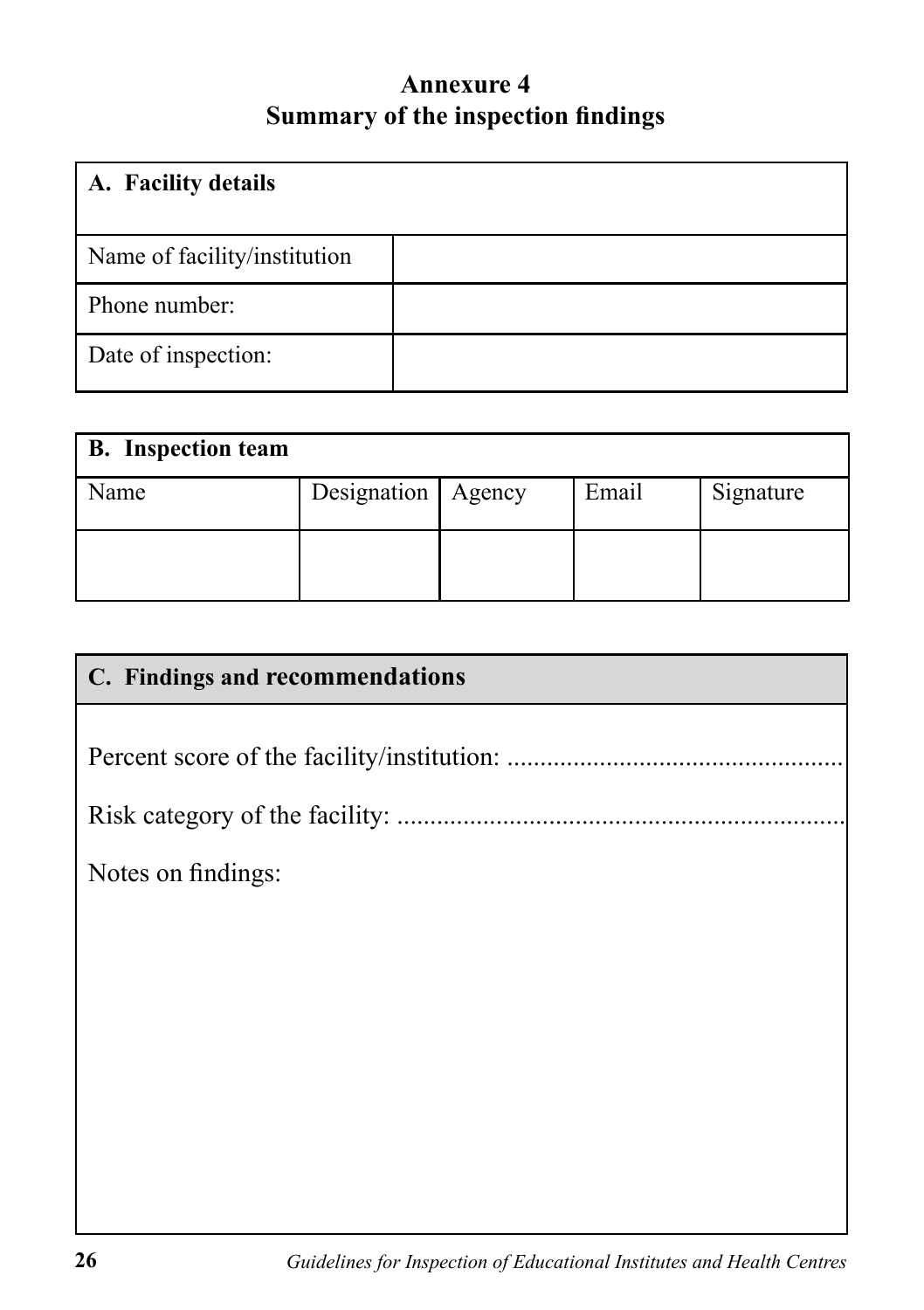## **Recommendations:**

Recommended action (incentive or warning/sanction) (Refer the risk rating Table below for guidance):

………………………………………………...…………………....……

………………………………………………………...…………………

Notes on recommendations: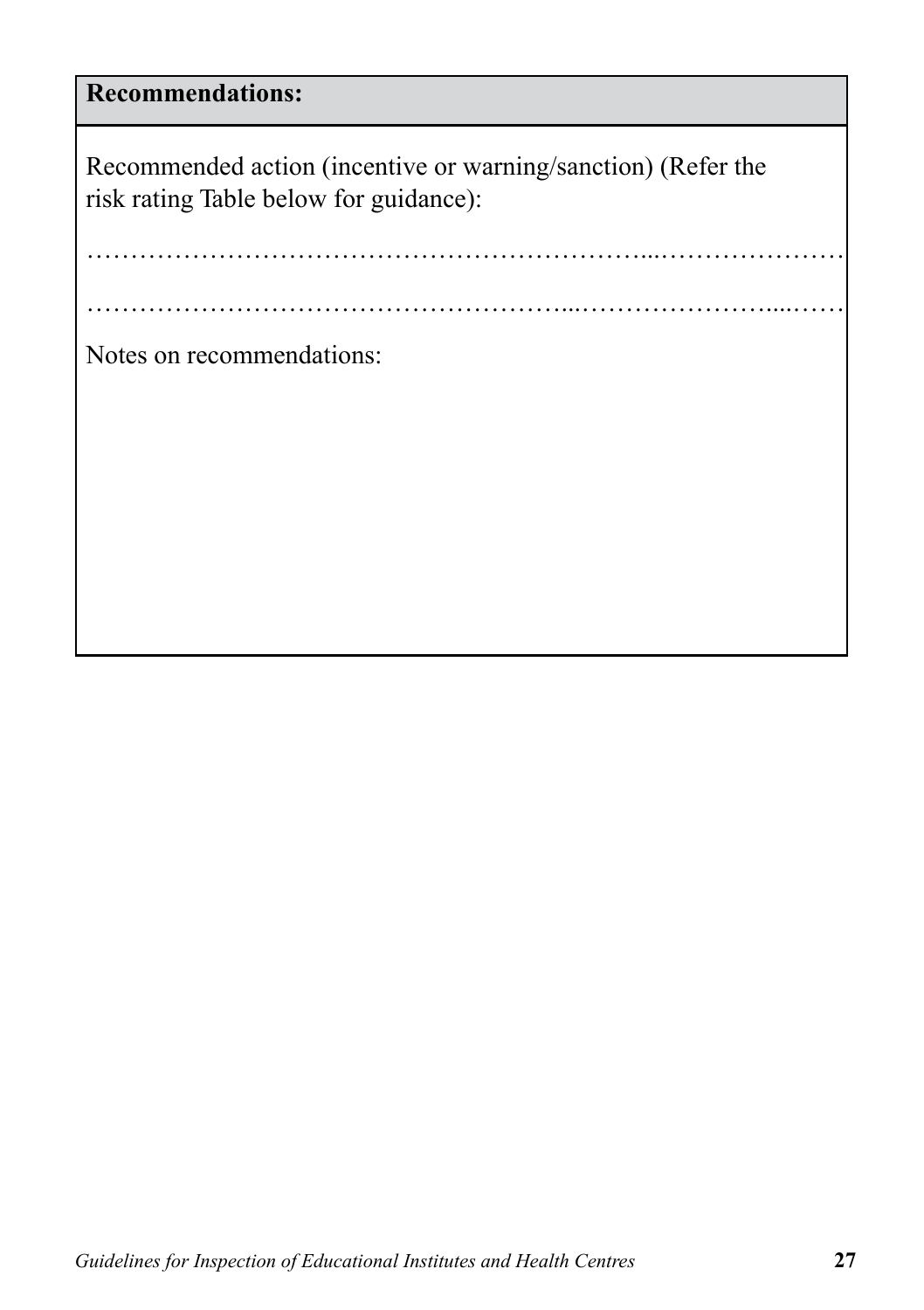| $\overline{\text{SL}}$<br>No. | Professional | <b>Standard</b> | <b>Existing</b> | Gap (existing<br>compared to the | Remarks |
|-------------------------------|--------------|-----------------|-----------------|----------------------------------|---------|
|                               | Category     |                 |                 | standard)                        |         |
|                               |              |                 |                 |                                  |         |
|                               |              |                 |                 |                                  |         |
|                               |              |                 |                 |                                  |         |
|                               |              |                 |                 |                                  |         |
|                               |              |                 |                 |                                  |         |
|                               |              |                 |                 |                                  |         |
|                               |              |                 |                 |                                  |         |
|                               |              |                 |                 |                                  |         |
|                               |              |                 |                 |                                  |         |
|                               |              |                 |                 |                                  |         |
|                               |              |                 |                 |                                  |         |
|                               |              |                 |                 |                                  |         |
|                               |              |                 |                 |                                  |         |
|                               |              |                 |                 |                                  |         |

**Table 1: Compilation of human resources as per the HR standard**

**\****Existing figure represents only the professionals actively providing services in the health center. Exclude health professionals on LTT, EOL, deputation, etc.*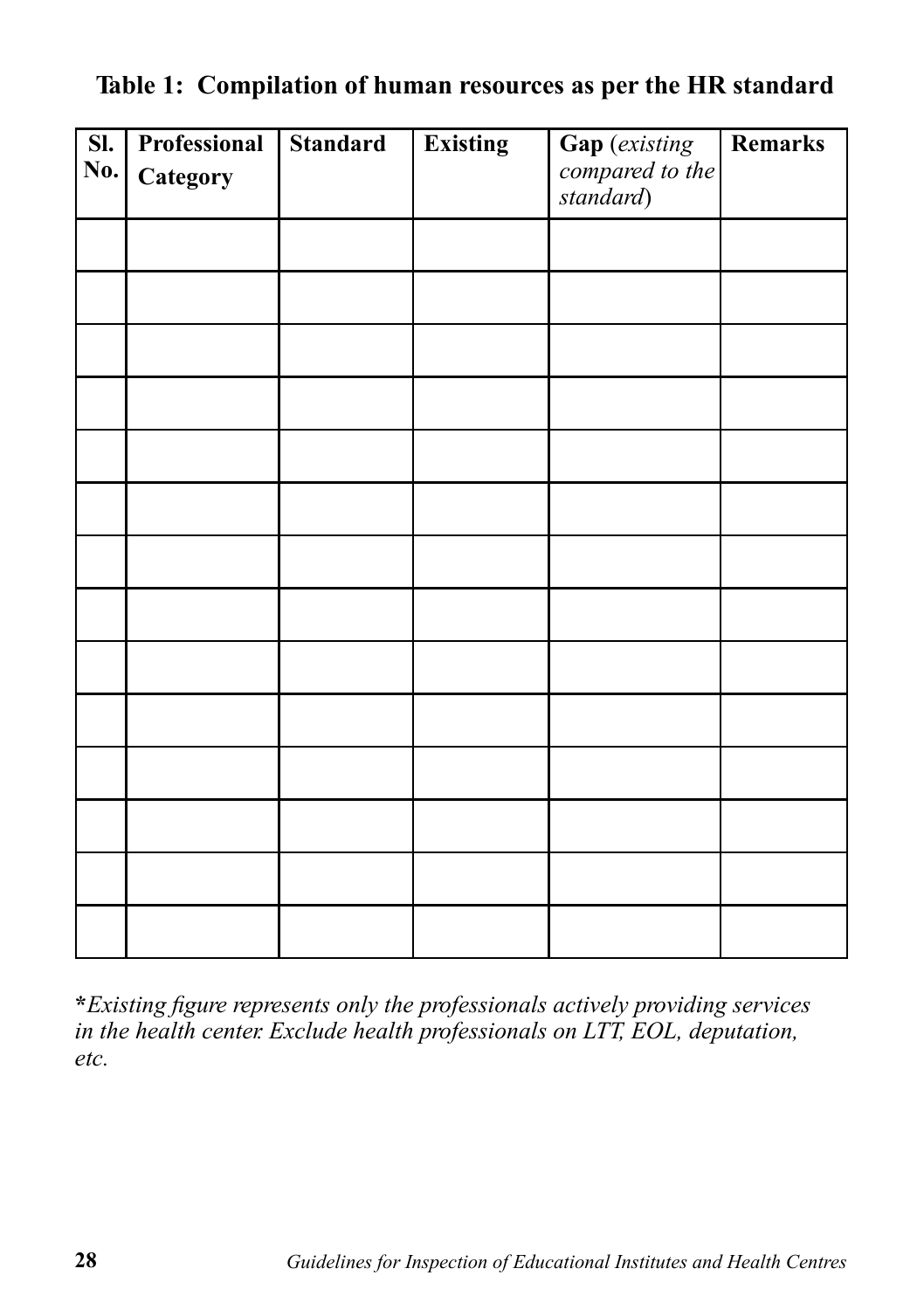#### **Table 2: Human resources for the special services**

| $\overline{\mathbf{S}}$ .<br>No. | <b>Professional</b><br>Category | <b>Services Requiring</b><br><b>Special Training</b> | <b>Total Number</b><br><b>Trained</b> | Remarks |
|----------------------------------|---------------------------------|------------------------------------------------------|---------------------------------------|---------|
|                                  |                                 |                                                      |                                       |         |
|                                  |                                 |                                                      |                                       |         |
|                                  |                                 |                                                      |                                       |         |
|                                  |                                 |                                                      |                                       |         |
|                                  |                                 |                                                      |                                       |         |
|                                  |                                 |                                                      |                                       |         |
|                                  |                                 |                                                      |                                       |         |
|                                  |                                 |                                                      |                                       |         |
|                                  |                                 |                                                      |                                       |         |
|                                  |                                 |                                                      |                                       |         |
|                                  |                                 |                                                      |                                       |         |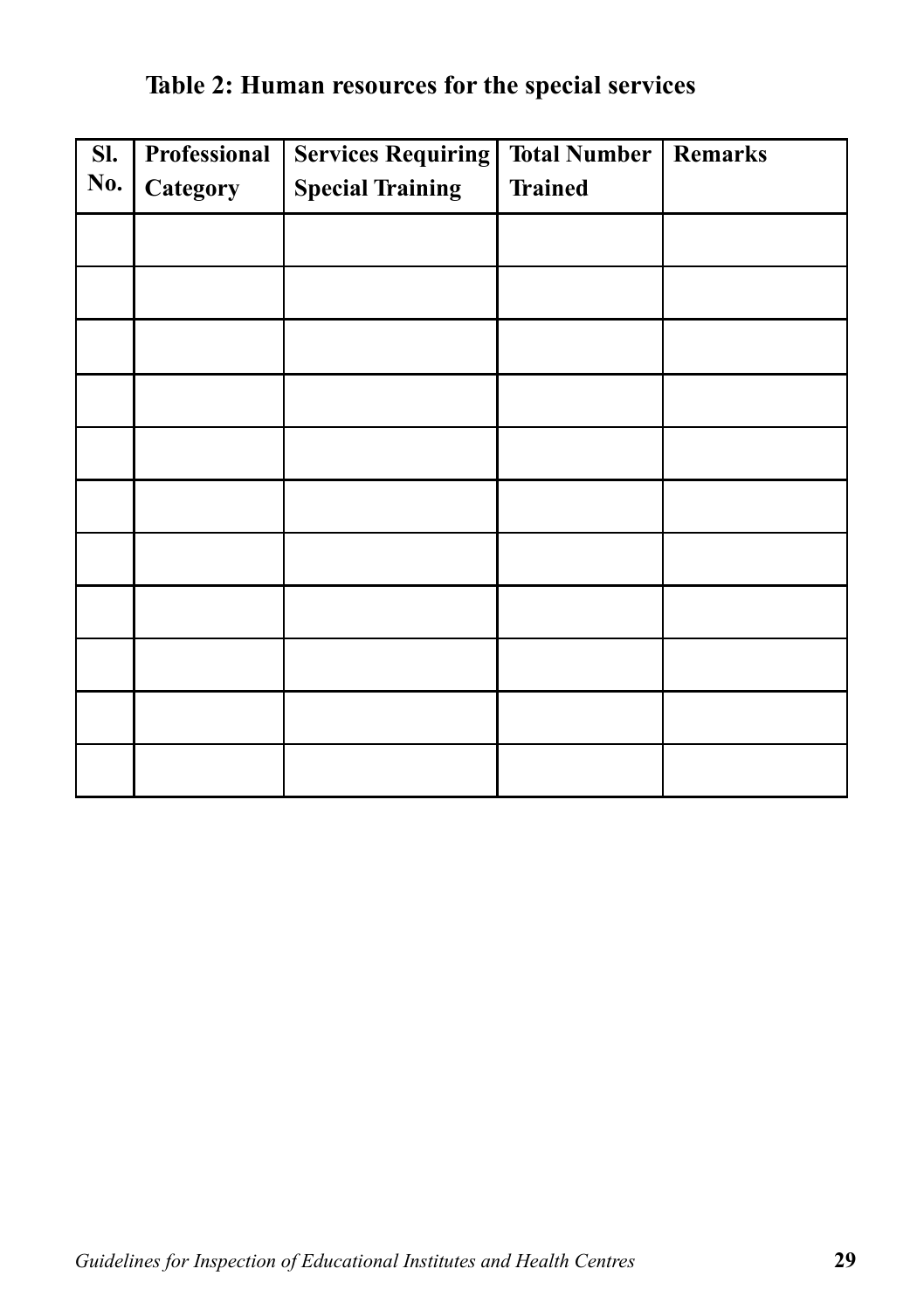#### **Table 3**

### **Corrective Action and Preventive Action (CAPA) Reporting Form**

**Instruction:** *This form should be completed by management and sent to the BMHC*

| SI.<br>No. | Cause | <b>Observations Possible Root   Corrective Action   Implementation</b><br>and<br><b>Preventive Action</b> | timeline |
|------------|-------|-----------------------------------------------------------------------------------------------------------|----------|
|            |       |                                                                                                           |          |
|            |       |                                                                                                           |          |
|            |       |                                                                                                           |          |
|            |       |                                                                                                           |          |
|            |       |                                                                                                           |          |
|            |       |                                                                                                           |          |

#### **Submitted by:**

Name: ......................................................................................

Dated signature: ......................................................................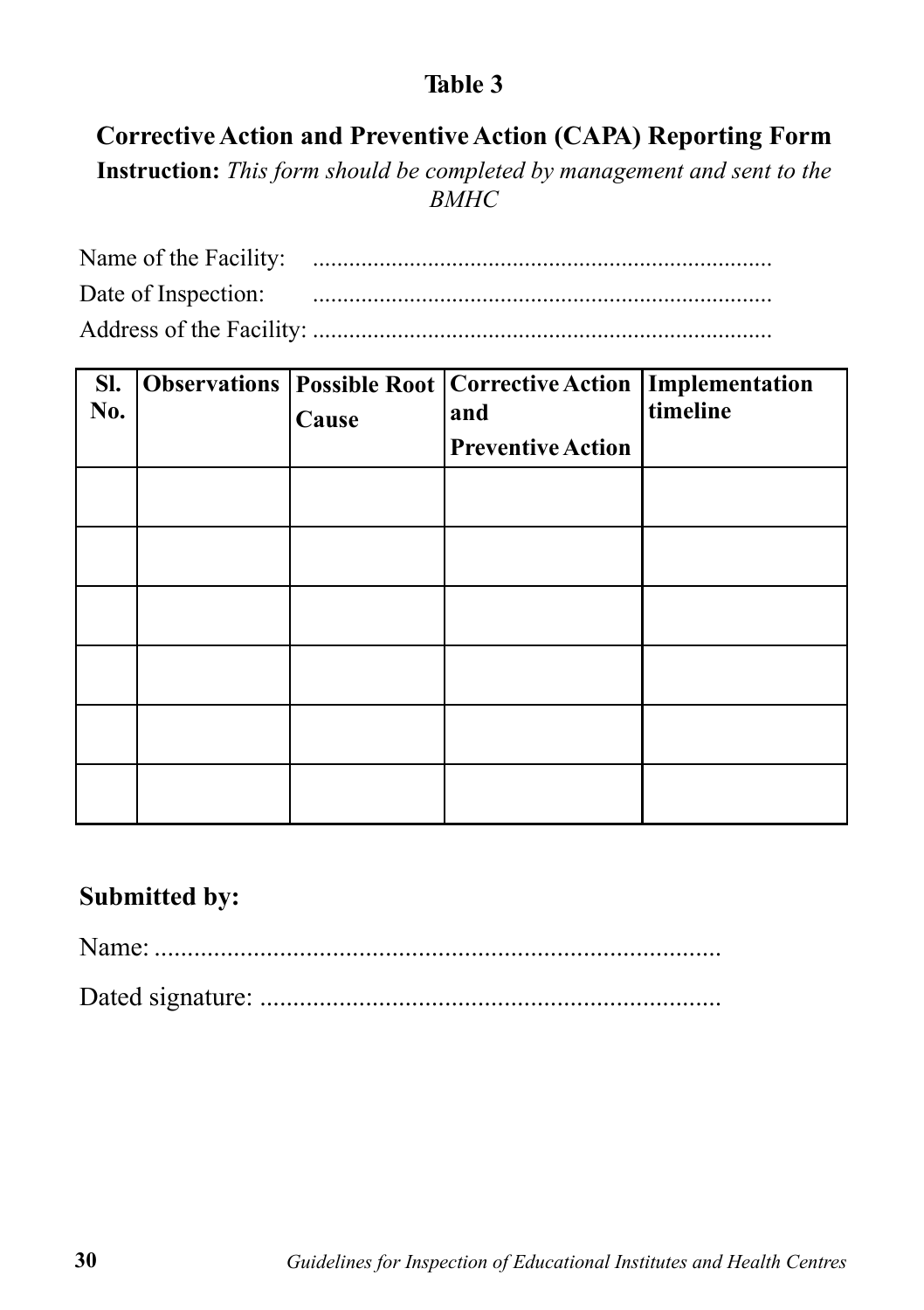#### **Table 4**

#### **Risk rating matrix to guide decisions on risk categorization of facilities and the recommended regulatory actions**

| <b>Score</b>                                                             | <b>Risk</b>                     | Compliance                  | <b>Recommended Regulatory</b>                                                                                                                                                                                                                                                      |
|--------------------------------------------------------------------------|---------------------------------|-----------------------------|------------------------------------------------------------------------------------------------------------------------------------------------------------------------------------------------------------------------------------------------------------------------------------|
|                                                                          | Category                        | Category                    | <b>Action</b>                                                                                                                                                                                                                                                                      |
| $0 - 10\%$<br>*(and/or no<br>valid license<br>for private<br>facilities) | Very High<br><b>Risk</b>        | Non-Compliant               | Close the facility.<br>Recommend serious action where<br>registration and licensing is<br>absent/invalid.                                                                                                                                                                          |
| $11 - 30\%$                                                              | <b>High Risk</b>                | Minimally<br>compliant      | Serve 3 months' notice for<br>correction and conduct re-<br>inspection. Facility can ask for<br>re-inspection for purposes of<br>re-categorization after<br>corrections.                                                                                                           |
| 31-50%                                                                   | Imminent<br>High<br><b>Risk</b> | Partially<br>Compliant      | Serve 6 months' notice and<br>conduct re-inspection<br>Facility will be re-classified as<br>High<br>Risk if non-compliant.<br>Facility can ask for re-inspection<br>for purposes of re-categorization<br>after corrections.                                                        |
| 51-70%                                                                   | Medium<br><b>Risk</b>           | Substantially<br>Compliant. | Serve 12 months' notice and<br>conduct re-inspection.<br>Facility will be re-classified as<br>Imminent High Risk if non-<br>compliant. Facility can ask for<br>re-inspection for purposes of re-<br>categorization after corrections<br>if improvement occurs before<br>12 months. |
| $>70\%$                                                                  | Low Risk                        | Fully Compliant             | No re-inspection for one-two<br>years.                                                                                                                                                                                                                                             |